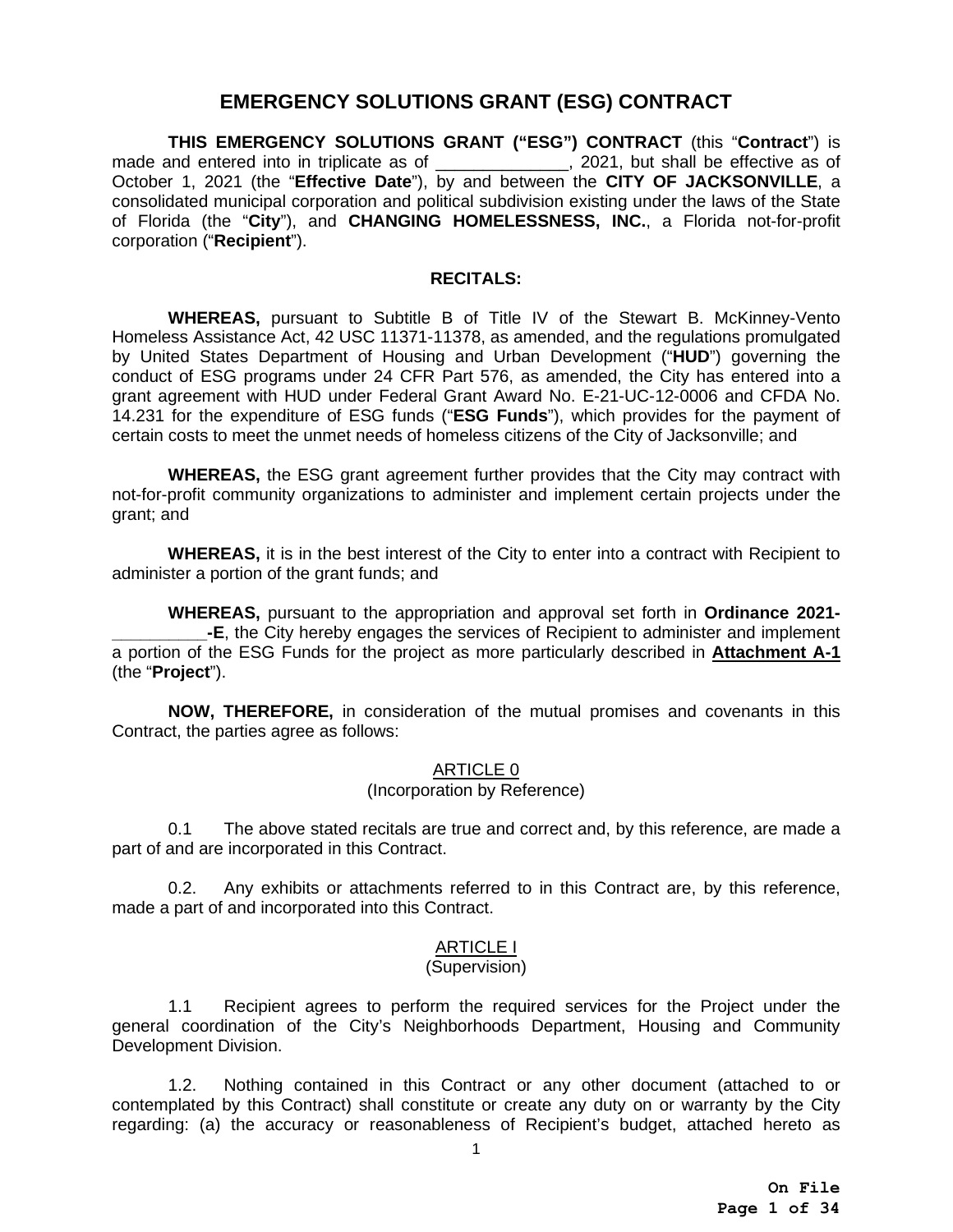**Attachment B-1** (the "**Budget**"); (b) the proper application by Recipient of the proceeds; (c) the quality or condition of the Project, including any improvements; or (d) the competence or qualifications of any third party furnishing services, labor or materials in connection with the Project. Recipient acknowledges that it has not relied and will not rely upon any experience, awareness, or expertise of the City regarding the aforesaid matters. Recipient acknowledges that City's only responsibility under the provisions of this Contract is to pay up to the amount provided for if Recipient performs the Services (defined below) in accordance with this Contract and to the City's satisfaction. The City shall not be liable to any contractors or subcontractors of Recipient for payment on any contract or subcontract, and all contractors and subcontractors shall look solely to Recipient for payment. Recipient shall include this Section 1.2 in its contracts and any subcontracts to which Recipient may be a party for performance of the services required in this Contract.

#### <u>ARTICLE II</u>

# (Scope of Services)

2.1 Recipient agrees to perform the services as set forth in **Attachment A-1** to this Contract (the "**Services" or "Scope of Services**"). If any services, functions, or responsibilities not specifically set forth in this Contract are necessary for the proper performance of the Project, then they are deemed implied by and included within the Project.

2.2 In addition to the requirements, limitations and restrictions set forth elsewhere in this Contract, Recipient shall use the grant funds provided hereunder in a manner consistent with all applicable and governing federal, state and local laws, rules, regulations and policies, as amended from time to time, during the term of this Contract; including, without limitation, all laws, rules, regulations and policies governing ESG Funds, the terms of which are incorporated into this Contract by reference. Recipient acknowledges and agrees that it has reviewed, understands and is familiar with all applicable federal, state, and local laws, rules, regulations, and policies concerning this Contract, and it has not relied on the City as to the content or meaning of such laws, rules, regulations, or policies. If any of the obligations of this Contract are to be performed by a contractor or subcontractor of Recipient, Recipient shall incorporate the provisions of this Section 2.2 into the subcontract. Additionally, Recipient represents and warrants to the City that Recipient has reviewed, understands, and is familiar with and will comply with the provisions of the Jacksonville Ethics Code, Chapter 602, *Jacksonville Ordinance Code*, and the provisions of the Jacksonville Procurement Code, Chapter 126, *Jacksonville Ordinance Code*.

## <u>ARTICLE III</u> (Funding)

3.1 The City agrees to pay Recipient **an amount not-to-exceed \$50,000.00**, which amount is the maximum indebtedness of the City pursuant to this Contract, and the City's only obligation under this Contract. The City makes no warranty as to the sufficiency of the ESG Funds for the Project, and Recipient understands and agrees that whether or not the ESG Funds are sufficient to complete the Project, Recipient's duty under the provisions of this Contract is to complete the Project.

3.2 The City shall pay the ESG Funds to Recipient over the period of this Contract **commencing on the Effective Date and ending September 30, 2023**, for the Project in accordance with the provisions of this Contract. Payments shall be made for the Project on a reimbursement basis as set forth in **Attachment B-3**. The City shall not be required to advance any funds. Recipient shall expend the funds solely and exclusively for the Project and Recipient shall not expend or otherwise use any of the ESG Funds for any other purpose. The City's obligation to fund the disbursements to Recipient for the Project shall be limited to eligible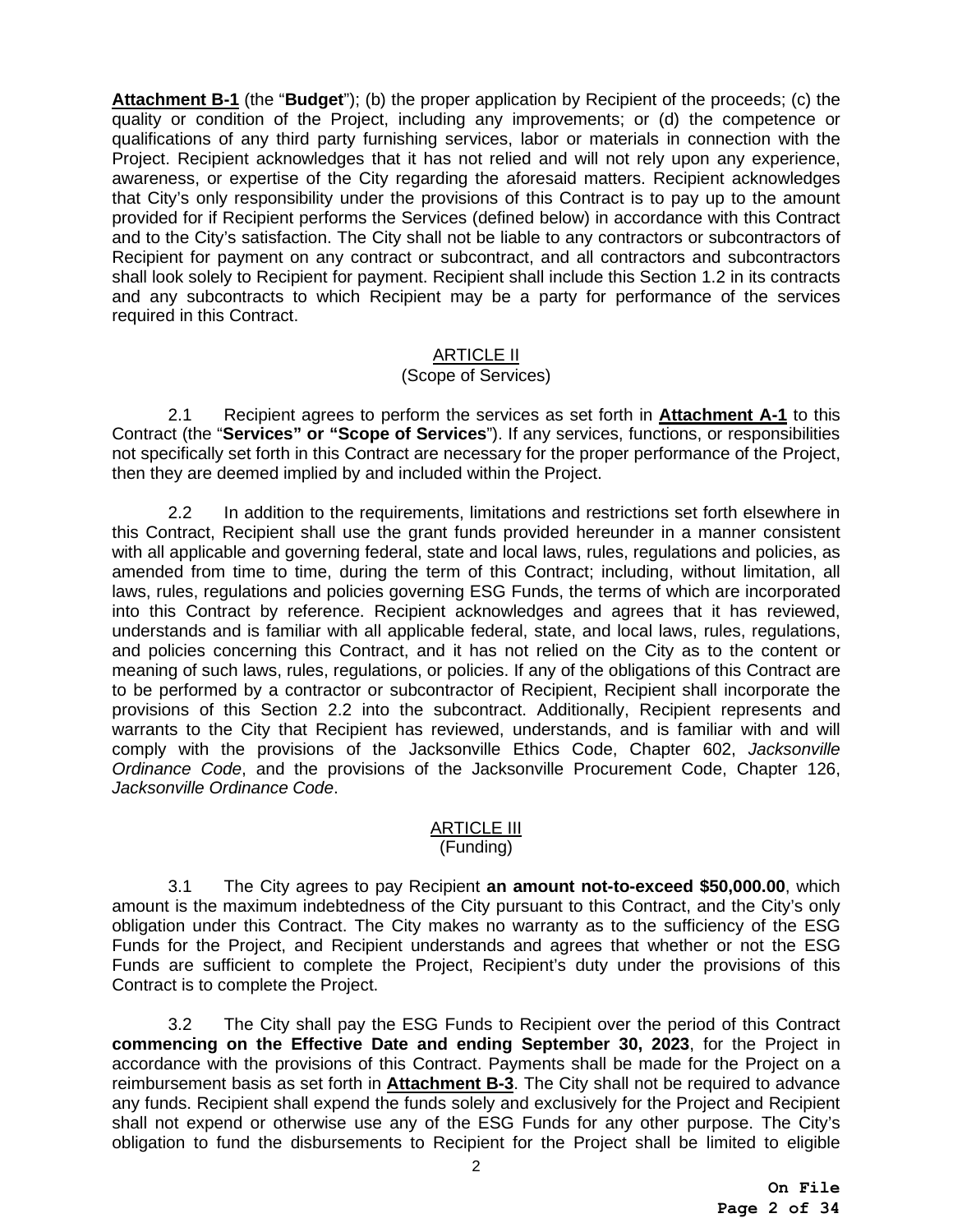expenses incurred by Recipient **on or before September 30, 2023**, and the City's obligation to make disbursements to Recipient for the Project shall end **sixty (60) days thereafter**.

3.3 The method of payment shall be according to the "Conditions Precedent to City's Disbursements", as described in **Attachment B-3**. The City shall not be obligated or required to make any disbursements if Recipient is in breach of this Contract.

3.4 Any unused or residual funds remaining at the termination of this Contract or after completion of the Project, whichever comes first, shall revert to and belong to the City (including any funds on hand at the time of expiration of funding and any accounts receivable attributable to the use of the funds); if any reimbursable funds were distributed to Recipient, then such funds are to be due and payable to the City on the date of the termination and shall be returned by Recipient to the City no later than thirty (30) days thereafter. If Recipient receives or expends any portion of the funds in a manner inconsistent with the terms of this Contract (which shall include any funds reimbursed to Recipient by the City in error) or any applicable federal, state, or local law, rule regulation or policy, then Recipient shall, upon receipt of notice from the City, immediately refund and return all such funds to the City without demand or further notice. Recipient shall also reimburse the City for all costs, expenses, and fees, including attorneys' fees and court costs, incurred or expended by the City in connection with any collection efforts to recover any funds due to the City pursuant to this Contract. The City may immediately terminate this Contract if it determines, in its sole discretion, that any portion of the grant funds provided hereunder were improperly spent.

3.5 Upon advance written approval from the City, Recipient may transfer funds from line item to line item in the Budget and as specified in **Attachment B-2**, provided that no expenditure shall exceed the maximum indebtedness set forth in Section 3.1 of this Contract.

3.6 The use of the ESG Funds described in this Contract is subject to the written approval of HUD.

3.7 Recipient acknowledges and agrees that it shall expend funds solely for the Project as specified in this Contract.

3.8 To the extent applicable, Recipient's financial management system and accounting procedures shall meet the requirements of 2 CFR 200 (Uniform Administrative Requirements, Cost Principles and Audit Requirements for Federal Awards), as may be amended from time to time.

# ARTICLE IV

# (Reporting and Monitoring)

4.1 On or before the  $10<sup>th</sup>$  of every month during the term of this Contract, Recipient shall provide the City with a report in form and content acceptable to the City showing all Project activities, including a narrative summary of any progress and a financial statement showing all expenditures appurtenant to the Project. All expenditure of ESG Funds shall be made on a unit of service basis or as set forth in the Attachments to this Contract.

 4.2 Recipient shall use the report form that has been approved by the City's Housing and Community Development Division in form and content substantially in the form of **Attachment C**, which the City may modify at any time during the term of this Contract.

4.3 Recipient's failure to submit monthly reports is grounds either for the City to withhold further payments to Recipient or for termination of this Contract.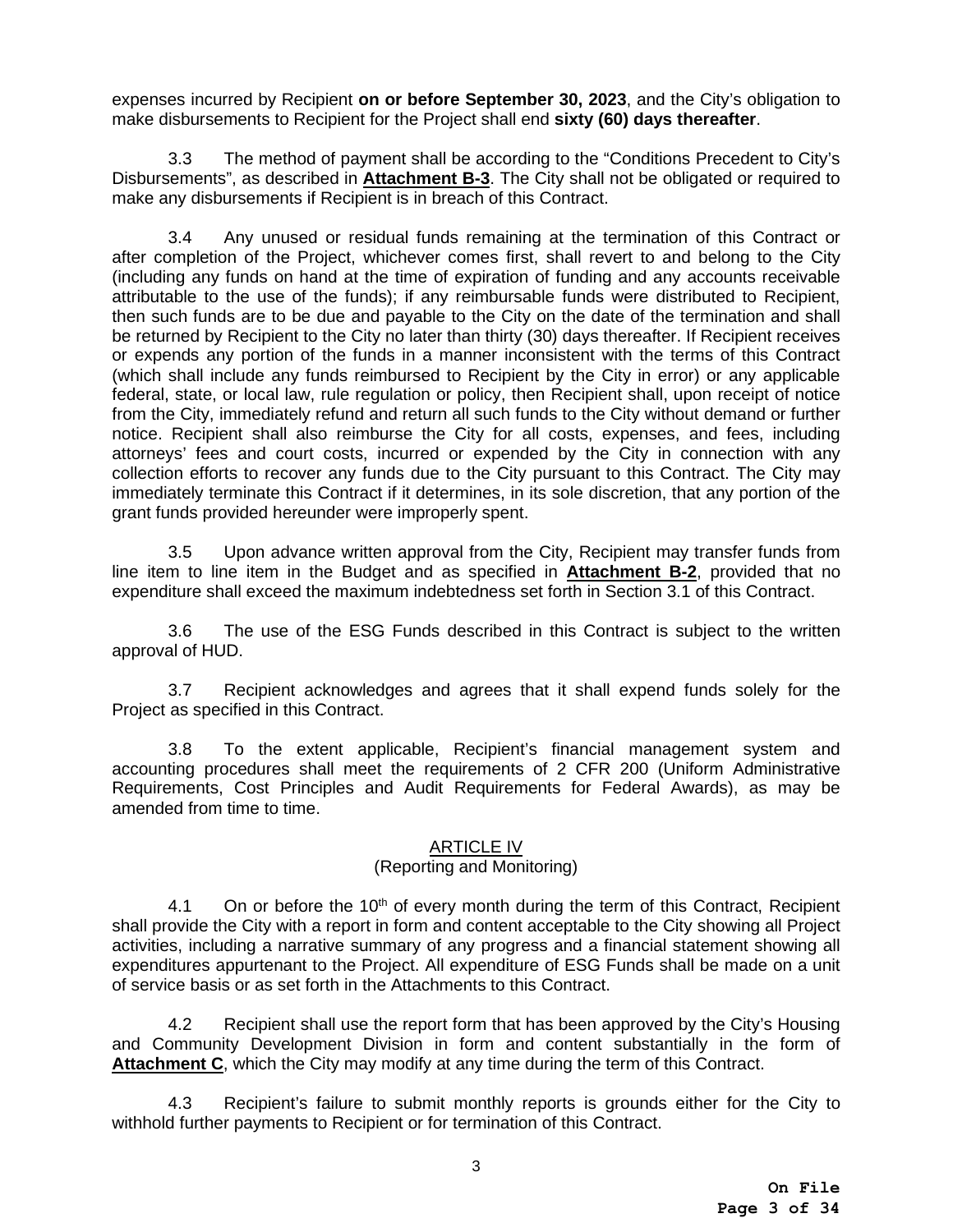4.4 Recipient shall provide the City with all additional information relative to the Project and expenditure of the ESG Funds as may be requested by the City from time to time, in form and content acceptable to the City.

4.5 Throughout the term of this Contract, Recipient shall permit the City and/or HUD, and their respective representatives, to monitor Recipient's compliance with the provisions of this Contract. Recipient agrees to allow City and/or HUD to monitor, observe and review the progress and quality of the Project through periodic on-site visits during the term of this Contract. Recipient further agrees to allow the City and/or HUD, with prior reasonable notice, to inspect and examine all work performed and Services rendered to determine if the Project is proceeding in accordance with the terms of this Contract. During periods of performance of the Services for the Project and with prior reasonable notice, representatives of the City and/or HUD shall also have the right to access, inspect, examine, and audit any and all records and documentation whatsoever relating to the Project and the Services. The City has the authority to reject any work which does not conform to this Contract, local municipal codes, or program regulations.

# ARTICLE V

## (Indemnification; Insurance; No Warranty by City)

5.1 Recipient is an independent contractor, and not an employee, agent, partner, joint venturer, representative or associate of the City, conducting the Services set forth in this Contract. Recipient shall be solely responsible for the means, methods, techniques, sequences, and procedures used in its performance of this Contract.

5.2 Nothing in this Contract or contemplated by this Contract shall constitute or create any duty on, or warranty by, the City regarding: (a) the accuracy or reasonableness of the Budget; (b) the proper application by Recipient of the ESG Funds; (c) the quality of the Project; or (d) the competence or qualifications of any third-party furnishing services, labor or materials related to the Project. Recipient acknowledges that it has not relied and will not rely upon any experience, awareness, or expertise of the City or any City inspector regarding the aforesaid matters.

5.3 Recipient shall hold harmless and indemnify the City in accordance with the terms and conditions set forth in **Attachment D**.

5.4 Without limiting its liability under this Contract and prior to commencement of work, Recipient shall procure and maintain for the life of this Contract, at its sole expense, insurance including all terms, conditions, types, and limits in the amounts not less than stated in **Attachment E**.

# ARTICLE VI

# (Contract Period and Termination)

6.1 This Contract shall be effective beginning on the Effective Date and will **terminate on September 30, 2023**, unless terminated sooner with or without cause, by either party by giving thirty (30) days' prior written notice of the termination.

6.2 The occurrence of any one or more of the following events prior to the expiration or termination of this Contract shall constitute an event of default under the provisions of this Contract:

(a) Failure to perform or observe any material term, agreement, covenant, or condition of this Contract, which default continues for thirty (30) days after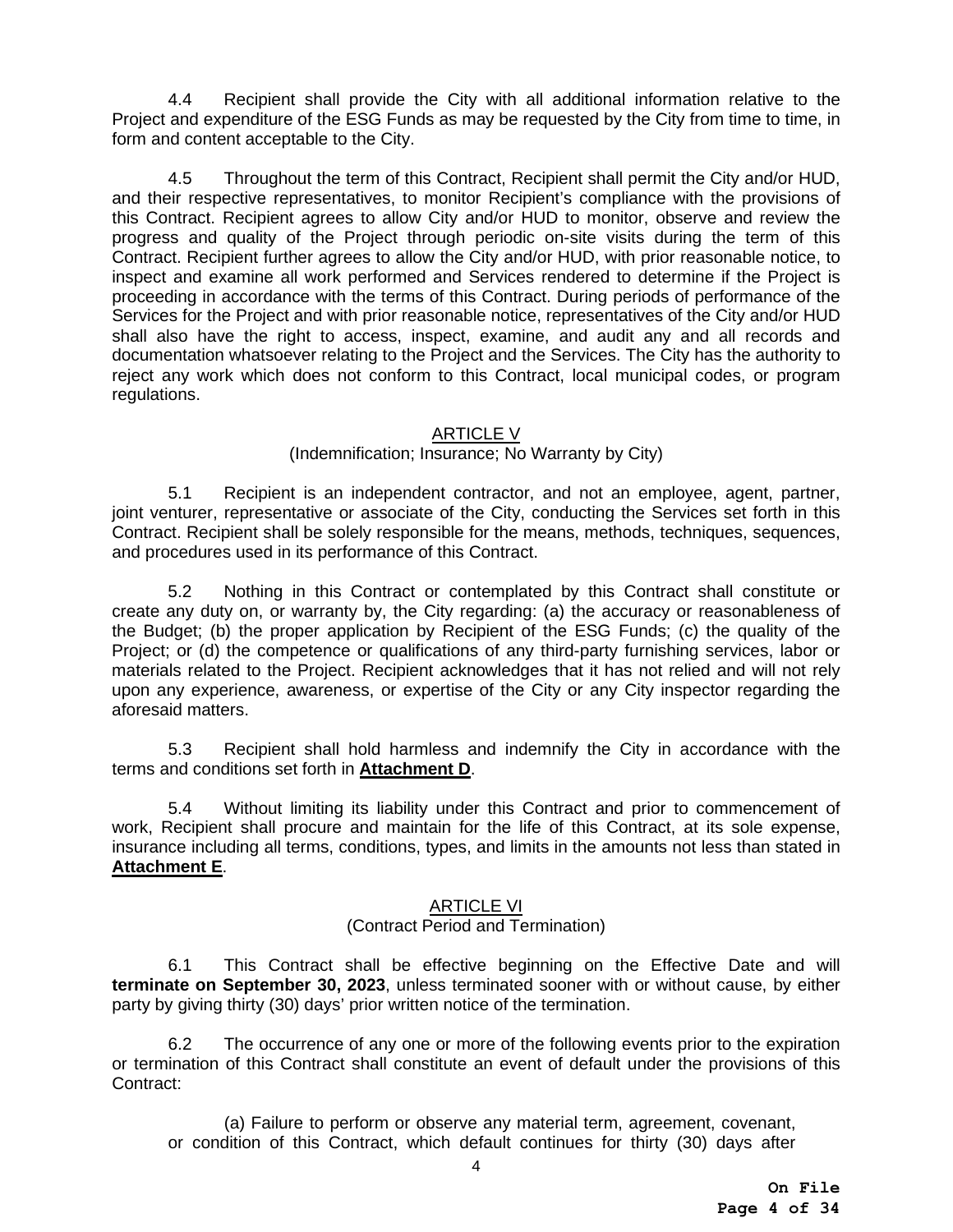written notice thereof (unless a shorter period is set forth elsewhere in this Contract).

(b) A violation of any applicable federal, state, or local law, rule, regulation or policy with respect to the subject matter of this Contract.

(c) If any representation or warranty contained in this Contract shall be false or misleading in any material respect.

(d) The application by Recipient for, or consent to, the appointment of a receiver, trustee, liquidator, or custodian (or similar official) of all (or a substantial part) of its assets. A default under this provision includes any instance where Recipient:

- (i) is unable or admits in writing its inability to pay its debts as they mature; (ii) makes a general assignment for the benefit of creditors; (iii) is adjudicated as bankrupt or insolvent; (iv) files a voluntary petition in bankruptcy or a petition or answer seeking reorganization or any arrangement with creditors; or (v) agrees to take advantage of any insolvency law, file an answer admitting the material allegations of a petition filed against it in any bankruptcy, reorganization or insolvency proceeding; or
- (ii) if any corporate action shall be taken by Recipient for any purpose of effecting any of the foregoing; or if any order, judgment, or decree shall be entered by a court of competent jurisdiction approving a petition seeking reorganization or appointing a receiver, trustee, liquidator, or custodian (or other similar official) of all or a substantial part of its assets, and such other judgment or decree shall continue unstayed and in effect for a period of thirty (30) consecutive days.

(e) An event of default by Recipient under any other agreement or transaction between Recipient and the City.

6.3 If the City terminates this Contract due to an event of default by Recipient, then the City may exercise all rights and remedies it may have at law or in equity. Failure or delay on the part of the City to notify Recipient of a default is not a waiver by the City of the default or of any future default of Recipient.

6.4 Termination shall be effective at the close of business on the  $30<sup>th</sup>$  day after date of notice without the necessity of any further notice to Recipient if the breach has not been corrected within the thirty (30) day period. Notice shall be delivered in accordance with the notices provision of this Contract. Upon receipt of a notice of termination and, except as otherwise directed, Recipient shall:

(a) Cease working under this Contract; and

(b) Place no further orders or subcontracts related to the performance of the Services; and

(c) Terminate all orders and subcontracts related to the performance of the Services; and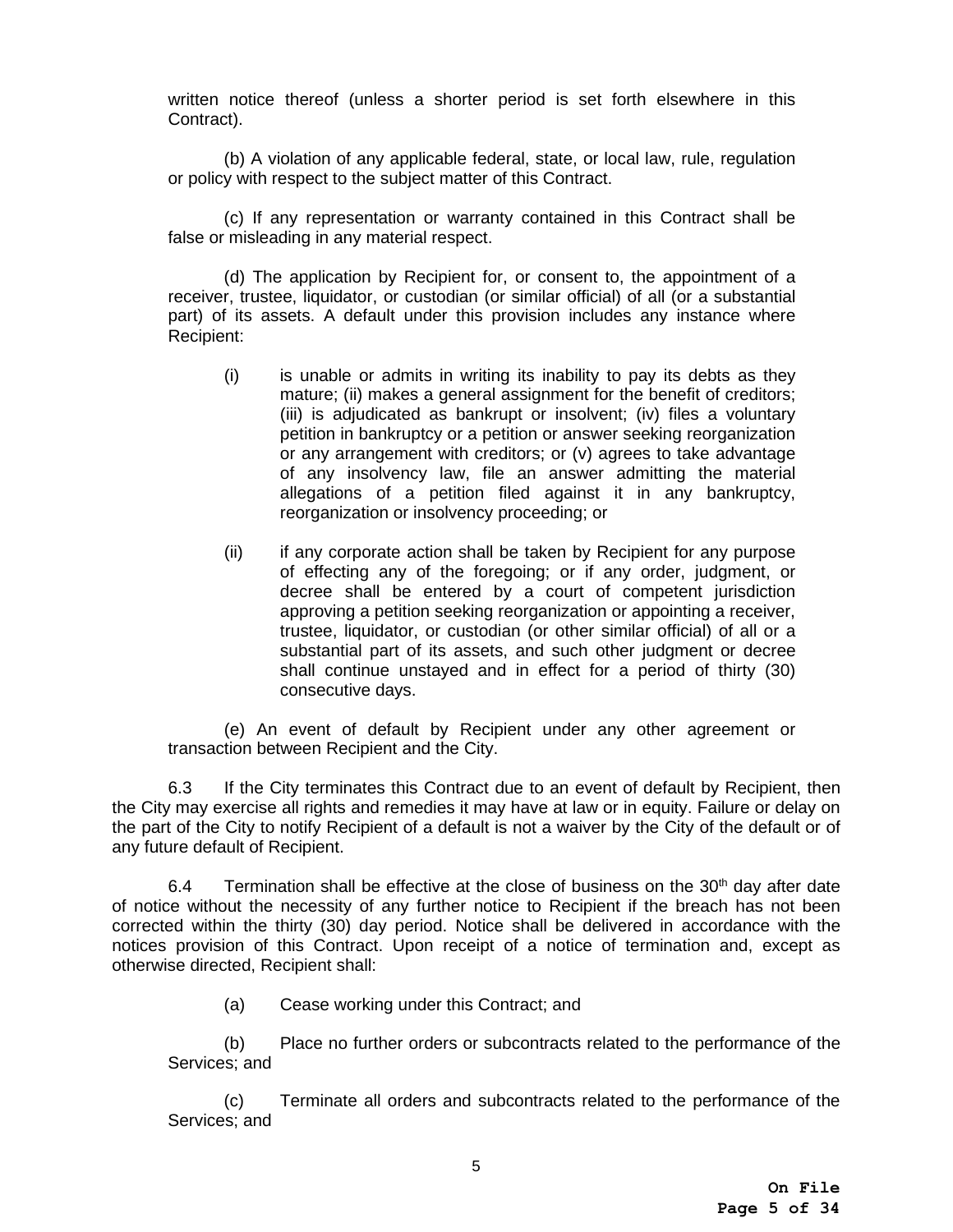(d) Prepare all necessary reports and documents required under the terms of this Contract up to the date of termination, including the final report, without reimbursement for the Services rendered in completing the reports beyond the termination date.

6.5 If Recipient should materially fail to comply with any term of this Contract, suspension or termination may occur in accordance with 2 CFR 200.212, the provisions of which are incorporated into this Contract by reference. If funding from the Emergency Solutions Grant or any other applicable funding source should fail or cease to be provided to the City or appropriated by the City Council, then the City may terminate this Contract and shall reimburse Recipient, subject to the requirements for reimbursement in this Contract, for eligible, necessary, and reasonable payments made by Recipient up to the date of the termination only.

## ARTICLE VII

#### (Uniform Administrative Requirements)

7.1 Recipient shall comply with the requirements and standards of 2 CFR 200 (Uniform Administrative Requirements, Cost Principles, and Audit Requirements for Federal Awards), as may be amended from time to time.

7.2 Recipient shall retain all original records pertinent to this Contract for five (5) years following the date of termination of this Contract, however terminated, or of submission of the final close-out report, whichever is later, with the following exceptions

(a) If any litigation, claim, or audit is started before the expiration of the five (5) year period, the records will be maintained until all litigation, claims or audit findings involving the records have been resolved; or

(b) Records for the disposition of non-expendable personal property valued at \$1,000.00 or more at the time of acquisition shall be retained for five (5) years after final disposition; or

(c) The records retention period mandated by the Florida Public Records Law (Chapter 119, *Florida Statutes*) and/or its associated records retention schedules requires a retention period of longer than five (5) years.

7.3 Recipient shall make all records relative to the Project and expenditure of the ESG Funds available to the City, the City's agents, and HUD, to examine, inspect, and have access to, at all reasonable times.

# ARTICLE VIII

#### (General Provisions)

8.1 Recipient shall hire an independent certified public accountant to audit the expenditure of the ESG Funds and Recipient's provision of Services under this Contract in accordance with 2 CFR 200 (Uniform Administrative Requirements, Cost Principles, and Audit Requirements for Federal Awards), as amended time to time; provided, however, the cost and expense of such audit and other reporting required in this Contract shall *not* be funded from the ESG Funds received. If a grant-specific audit is conducted, it must be submitted to the City no later than one hundred twenty (120) days after termination of this Contract. If included in Recipient's overall organizational audit(s), then the audit must be submitted no later than one hundred twenty (120) days following the end of each fiscal year of Recipient during which ESG Funds were expended by Recipient.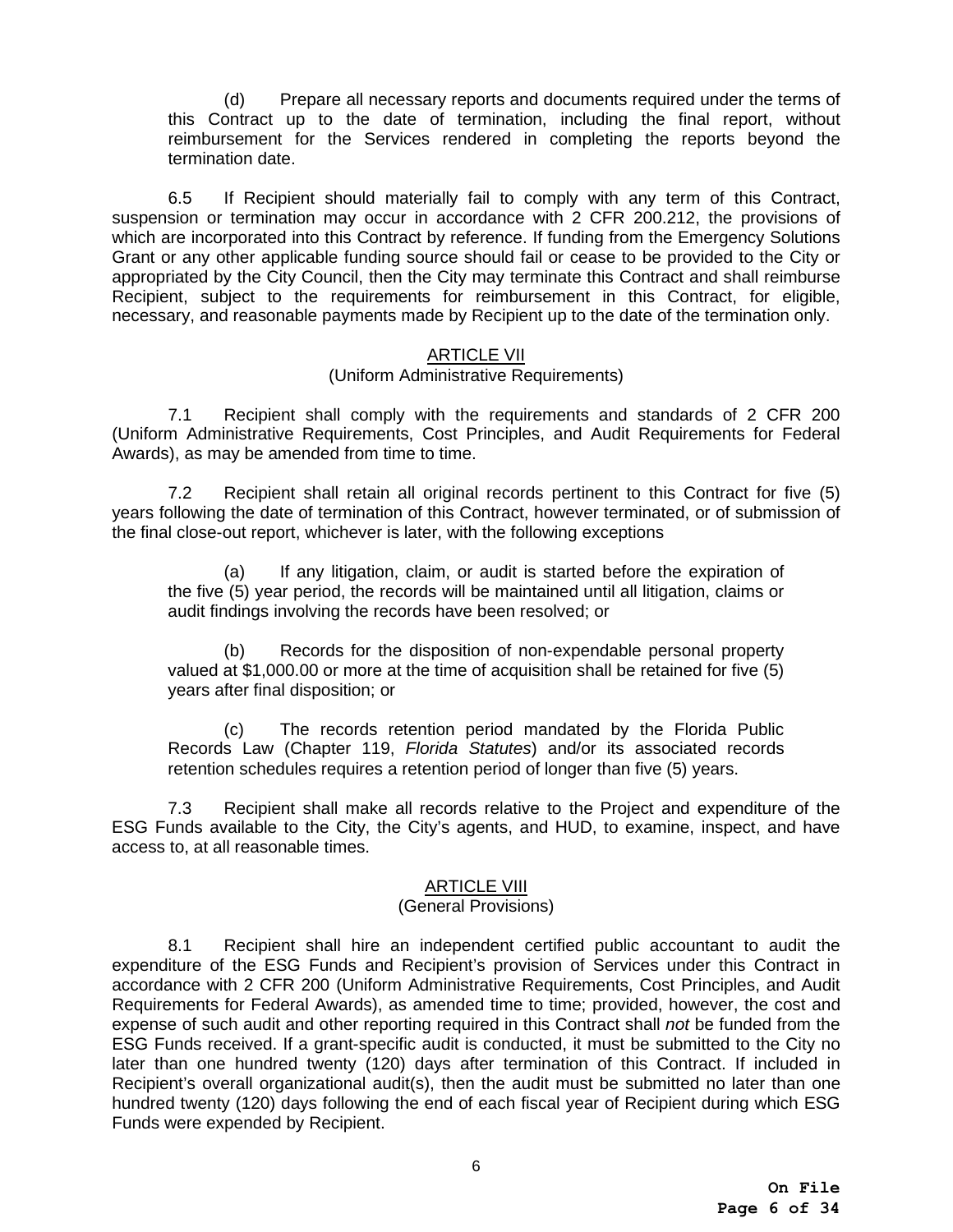8.2 Recipient shall abide by the provisions of Section 112.3135, *Florida Statutes*, as from time to time amended, pertaining to nepotism in its performance under this Contract.

8.3 Recipient shall abide by Chapter 119, *Florida Statutes*, and related laws, concerning the public records, as from time to time amended.

8.4 Recipient accepts the funds appropriated pursuant to this Contract in accordance with the terms of this Contract and shall abide by the audit requirements of this Contract or such other audit requirements as may be required by the City.

8.5 Recipient shall adhere to the following City procurement requirements in its purchase of labor, materials, supplies, and equipment, and will maintain written documentation in its records:

- Any purchase up to \$2,500 requires one (1) written quotation.
- Any purchase over \$2,500 up to \$15,000 requires two (2) written quotations.
- Any purchase over \$15,000 up to \$30,000 requires three (3) written quotations.
- Any purchase over \$30,000 up to \$65,000 requires four (4) written quotations.
- Any purchase over \$65,000 requires a formal bid procedure (advertising and sealed bids); and
- Any professional design services exceeding \$25,000 require a formal bid procedure (advertising and sealed bids).

8.6 Upon a recommendation by the City, based on a written justification from Recipient that a purchase can only be efficiently and effectively made from one proprietary or sole-source, the City may approve the purchase, in accordance with the procedures set forth in this Contract, without competition or advertisement, but only: (i) if it is specifically found by the City based on all of the relevant facts that a proprietary or sole-source purchase is proper under the circumstances; and (ii) after posting prior notice of the purchase on the City's website or in a local newspaper of general circulation for no fewer than seven (7) calendar days.

As a further prerequisite to obtaining City's approval of purchases from a proprietary or solesource, Recipient shall be required to provide a memorandum from its Executive Director or President to the City that:

(a) Provides a summary of the scope of goods or services to be provided, identifying each item, component or service being procured and the price being proposed for the same.

(b) Provides a detailed justification as to why the requested goods/services can only be efficiently and effectively procured through the recommended proprietary or sole-source provider. For purposes of this Section: (i) a "Proprietary Source" procurement shall apply to follow-up goods or services, such as replacement parts or warranty-related or required maintenance services for products and equipment previously purchased by Recipient, or follow-up or related study services by the same professional that performed the original service, that may only be efficiently and effectively provided from one justifiable source; and (ii) a "Sole-Source" procurement shall apply when there is only one justifiable source, such as patented and manufactured products and services offered for sale in noncompetitive market or solely by a manufacturer's authorized dealer.

(c) Asserts that Recipient, prior to justifying the proprietary or sole-source, has researched the availability of the requested goods or services from other sources in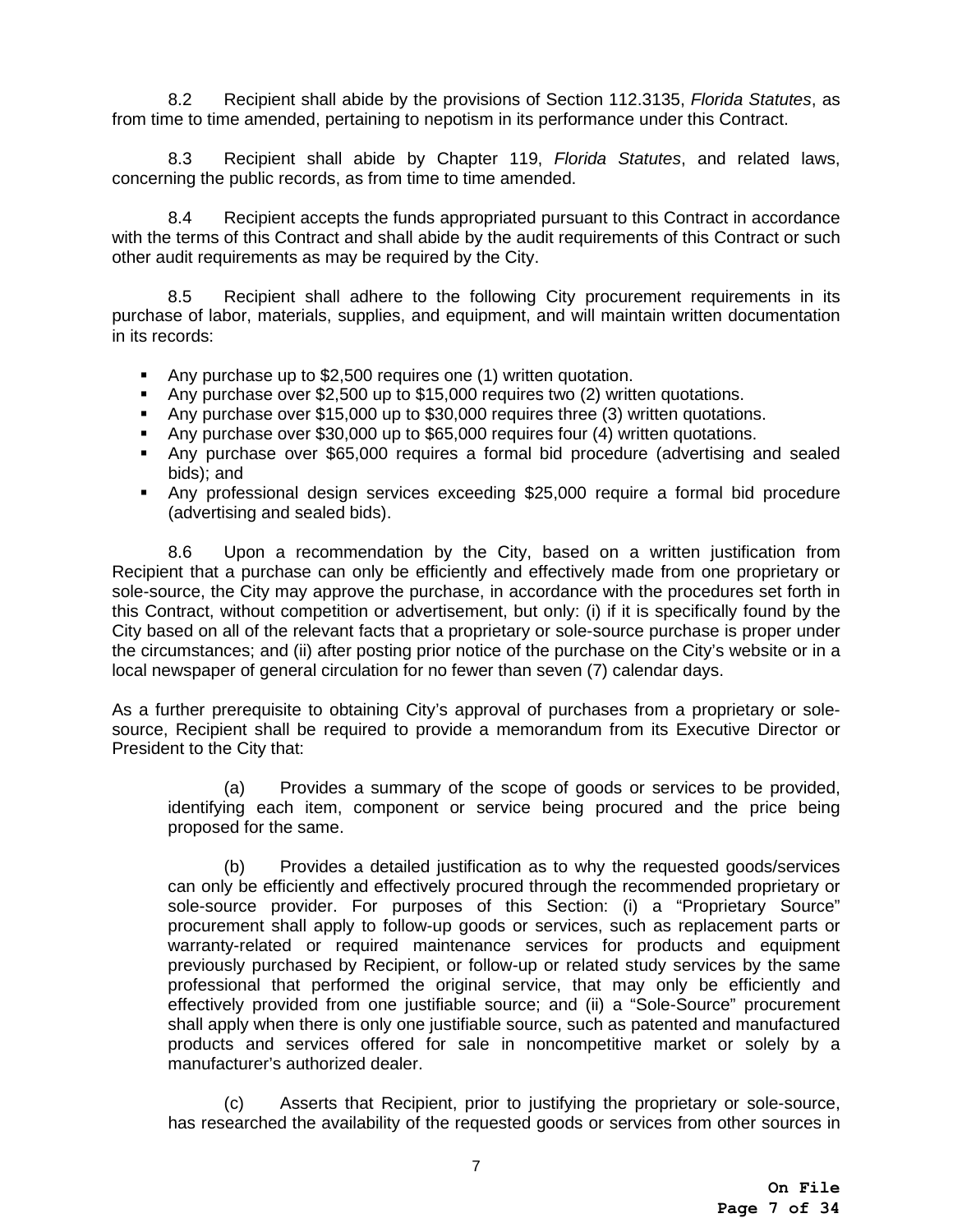applicable markets and has discussed and evaluated the same with the City Housing and Community Development Division's appropriate project manager; and

(d) Attaches (i) a scope of goods and/or services; (ii) a fee and/or cost summary; and (iii) a copy of a proposal letter from the proprietary or sole-source provider regarding the scope of goods and/or services and other proposed contract terms and conditions (*i.e.*, price, duration, etc.).

# ARTICLE IX

# (Procurement Requirements regarding Conflicts of Interest)

#### 9.1 Recipient-related Conflicts of Interest.

(a) Procurement Disclosure Required. Recipient acknowledges that pursuant to Section 126.110, *Jacksonville Ordinance Code*, if a public official (as defined in Section 126.110(e)) has a financial interest in Recipient's bid or contract, such public official must disclose to the City's Procurement Division and Housing and Community Development Division: (i) at the time the bid or proposal is submitted or subsequently no later than the close of the second full, regular work day after the bid or proposal is submitted (not including the day that the bid is submitted or any Saturday, Sunday or City holiday); or (ii) prior to or at the time that the official acquires a financial interest in the bid or proposal. The disclosure shall meet the requirements of Section 126.110, *Jacksonville Ordinance Code*, and include, but not be limited to, the following: the bid or proposal number, the name of the official and his or her public office or position; the name and address of the business entity in which the official has a financial interest; and the position or relationship of the official with that business entity. A public official's failure to make the required disclosure in a timely manner is a violation of Sections 126.110 and 602.406, *Jacksonville Ordinance Code*.

(b) Unauthorized Self-Dealing Prohibited. Except as acknowledged and authorized by Recipient, Recipient's managers, directors, and officers shall not sell any property (real or personal), goods or services to, or purchase any property (real or personal), goods or services from, Recipient directly or indirectly if such sale or purchase involves the City funds provided under this Contract. Additionally, Recipient may adopt a self-dealing policy to prevent and resolve actual or apparent conflicts of interest between Recipient's organization and its managers, directors, and officers regarding Recipient's use of City funds. At City's request, Recipient shall provide City with a copy of such policy.

(c) Gifts Prohibited; Required Notification. Recipient and its subcontractors shall not offer or provide gratuities, favors, or anything of monetary value to any City employee, officer, or agent engaged in the selection, award, and administration of this Contract. Pursuant to 9.2(a) below, if Recipient has knowledge of a real or apparent conflict of interest of a City employee, officer or agent regarding this Contract, Recipient shall promptly notify the City as outlined in section 13.2 of this Contract.

(d) Code of Conduct Pursuant to 24 CFR 84.42. Recipient shall maintain written standards of conduct governing the performance of its employees engaged in the award and administration of contracts. No employee, officer, or agent shall participate in the selection, award, or administration of a contract supported by federal funds if a real or apparent conflict of interest would be involved. Such a conflict would arise when the employee, officer, or agent, any member of his or her immediate family, his or her partner, or an organization which employs or is about to employ any of the parties indicated herein, has a financial or other interest in the firm selected for an award. The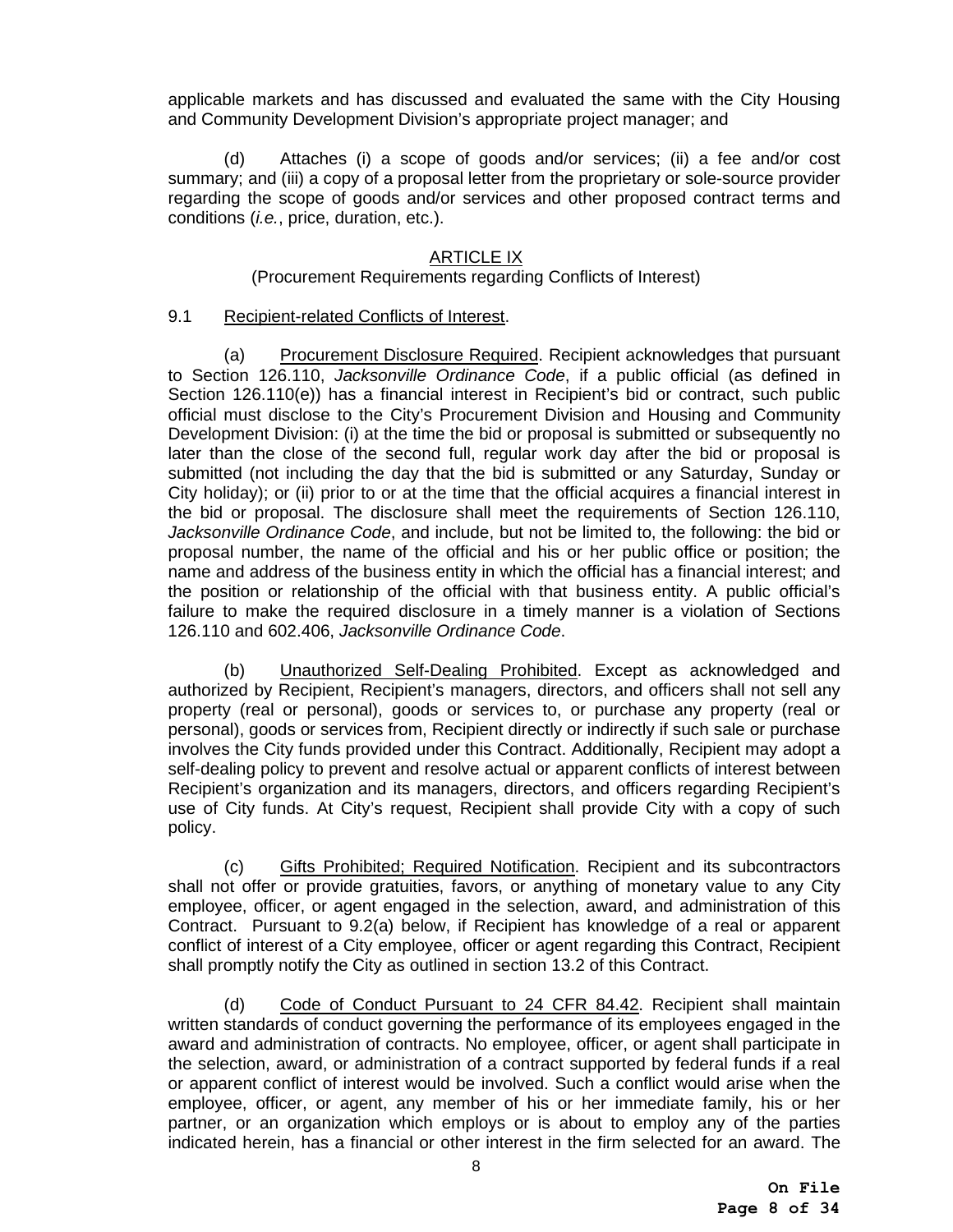officers, employees, and agents of Recipient shall neither solicit nor accept gratuities, favors, or anything of monetary value from contractors, or parties to sub-agreements. However, Recipient may set standards for situations in which the financial interest is not substantial or the gift is an unsolicited item of nominal value. The standards of conduct shall provide for disciplinary actions to be applied for violations of such standards by officers, employees, or agents of Recipient.

(e) Default. Recipient's failure to adhere to this Section 9.1 shall be deemed an event of default under Section 6.2 of this Contract.

# 9.2 City-related Conflicts of Interest.

(a) Federal Procurement Regulations. Recipient acknowledges that City employees and public officers are subject to the federal procurement standards set forth in 2 CFR § 200.317 and 2 CFR § 200.318, which requires the City to maintain written standards of conduct covering conflicts of interest and governing the actions of its employees engaged in the selection, award, and administration of this Contract. Recipient further acknowledges that under the federal procurement standards, no employee, officer, or agent of the City may participate in the selection, award, or administration of this Contract if he or she has a real or apparent conflict of interest. Such a conflict of interest would arise when the City employee, officer, or agent, any member of his or her immediate family, his or her partner, or an organization which employs or is about to employ any of the parties indicated herein, has a financial or other interest in or a tangible personal benefit from this Contract. Additionally, Recipient acknowledges that the officers, employees, and agents of the City may neither solicit nor accept gratuities, favors, or anything of monetary value from Recipient or its subcontractors.

(b) State and Local Procurement Laws. Recipient acknowledges that City employees and public officers are subject to additional procurement conflict of interest provisions in Chapter 112, Part III (Code of Ethics for Public Officers and Employees), Section 112.313(3), *Florida Statutes*, and Chapter 602 (Jacksonville Ethics Code), Section 602.406, Jacksonville *Ordinance Code*.

# ARTICLE X

(Emergency Solutions Grant Administration Requirements)

10.1 Recipient agrees to operate the Project accordance with the provisions of 24 CFR 576.21(a)(4) regarding homeless prevention activities and other applicable HUD regulations.

10.2 Recipient shall conduct an ongoing assessment of the Project and the housing assistance and/or supportive services provided thereunder.

10.3 Recipient shall assure the adequate provision of housing assistance and/or supportive services to the participants of the ESG program.

10.4 Recipient agrees to comply with such other terms and conditions, including recordkeeping and reports (which must include racial and ethnic data on participants), for ESG program monitoring and evaluation purposes, as HUD may establish for purposes of carrying out the Project in an effective and efficient manner.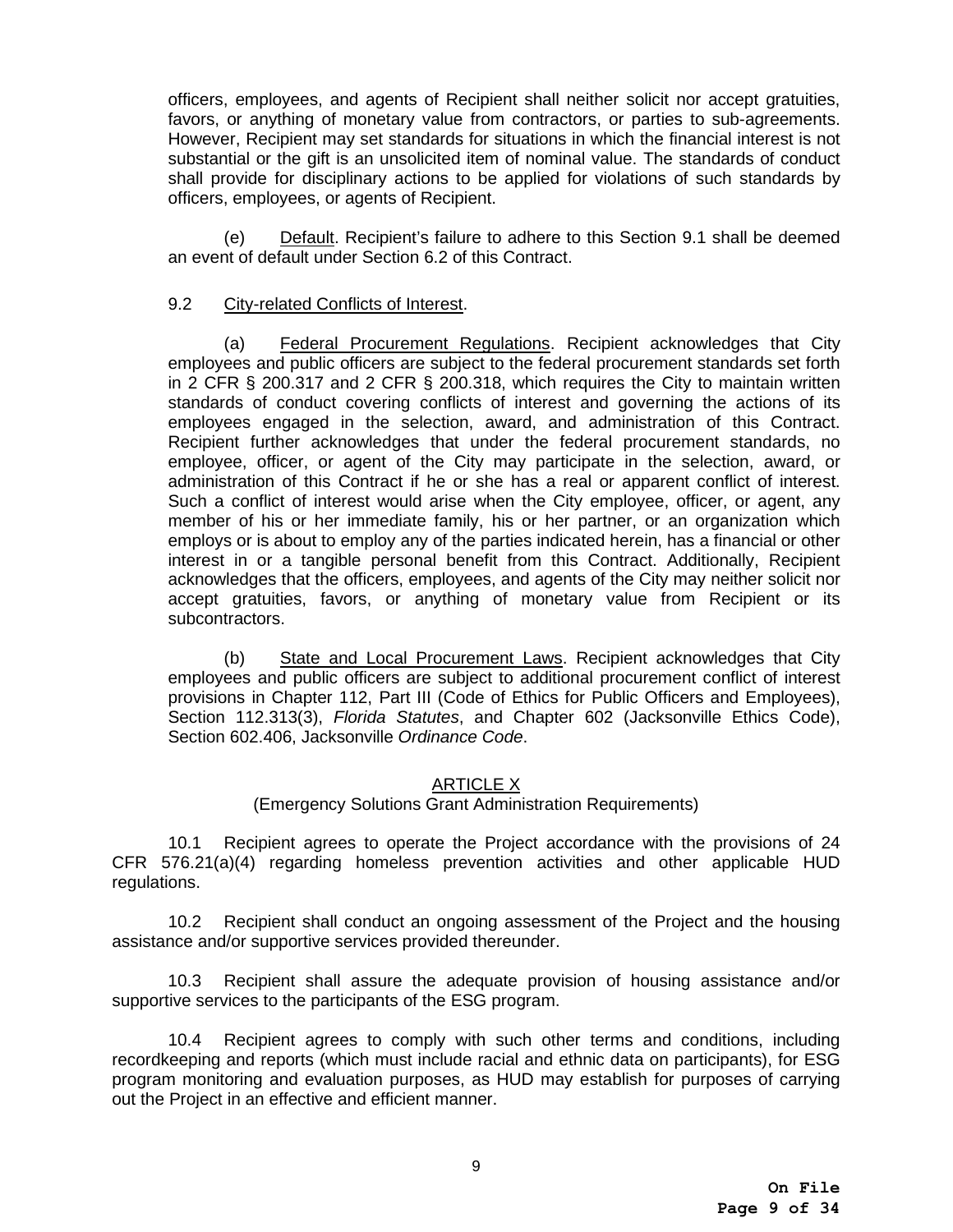10.5 Recipient shall serve any eligible person living anywhere within Duval County, Florida.

# ARTICLE XI

## (Other Federal Program Requirements)

11.1 Recipient shall carry out the Services and the work performed hereunder in compliance with all applicable federal laws and regulations, which are incorporated into the Contract by this reference, as they may be amended from time to time, including, but not limited to:

- Public Law 88-352 Title VI of the Civil Rights Act of 1964, as amended.
- Public Law 90-284 Title VIII of the Civil Rights Act of 1968.
- Executive Order 11063 (as amended by Executive Order 12259).
- Section 109 of Title I of the Housing and Community Development Act of 1974 (as amended by 42 U.S.C. 5301-5320).
- Davis-Bacon Act and related acts (as amended by 40 USC 276a to a-7).
- Contract Work Hours and Safety Standards Act (40 USC 327 through 333).
- National Flood Insurance Program (as set forth in the Florida Disaster Protection Act of 1973).
- Displacement, Relocation Assistance and Real Property Acquisition (as set forth in 49 CFR Part 24 and 24 CFR Part 42).
- Equal Employment and Contracting Opportunities:
	- o Executive Order 11246 (as amended by Executive Orders 11375, 11478, 12107, and 12088, and supplemented by 41 CFR Part 60).
	- o Section 3 of the Housing and Urban Development Act of 1968 (12 USC 1701u)
- Copeland "Anti-Kickback" Act (18 USC 874 and 40 USC 276c).
- Lead Based Paint Poisoning Prevention (as set forth in 24 CFR Part 35).
- Use of Debarred, Suspended or Ineligible Contractors or Sub-Contractors [in accordance with Executive Orders 12549 and 12689, and as set forth in 24 CFR Part 29 and 29 CFR 5.12(a)(1)].
- Nondiscrimination Based on Age or Handicap (as set forth in the Age Discrimination Act of 1975, as amended, and 24 CFR Part 146).
- Section 504 of the Rehabilitation Act of 1973.
- Environmental Protection Agency Regulations National Environmental Policy of 1969.
- Title 24, Code of Federal Regulations, Volume 1, Part 135.
- Byrd Anti-Lobbying Amendment (31 USC 1352).
- Clean Air Act, 942 USC 7401 et seq.) and the Federal Water Pollution Contract Act (33 USC 1251 et seq.), as amended.

11.2 This Contract is also governed by the following:

(a) If Recipient is or was created by a religious organization, Recipient agrees that all funds disbursed under this Contract shall be subject to the conditions, restrictions, and limitations of 24 CFR 5.109 and 24 CFR 92.257.

(b) Recipient shall comply with the Federal Funding Accountability and Transparency Act, Public Law 109-282 (the "Act") as may be amended from time to time, including all reporting requirements. As required by the Act, Recipient shall provide the City with the following information contemporaneously with Recipient's execution of this Contract:

(i) The names and total compensation of Recipient's five most highly compensated officers if Recipient in the preceding fiscal year received eighty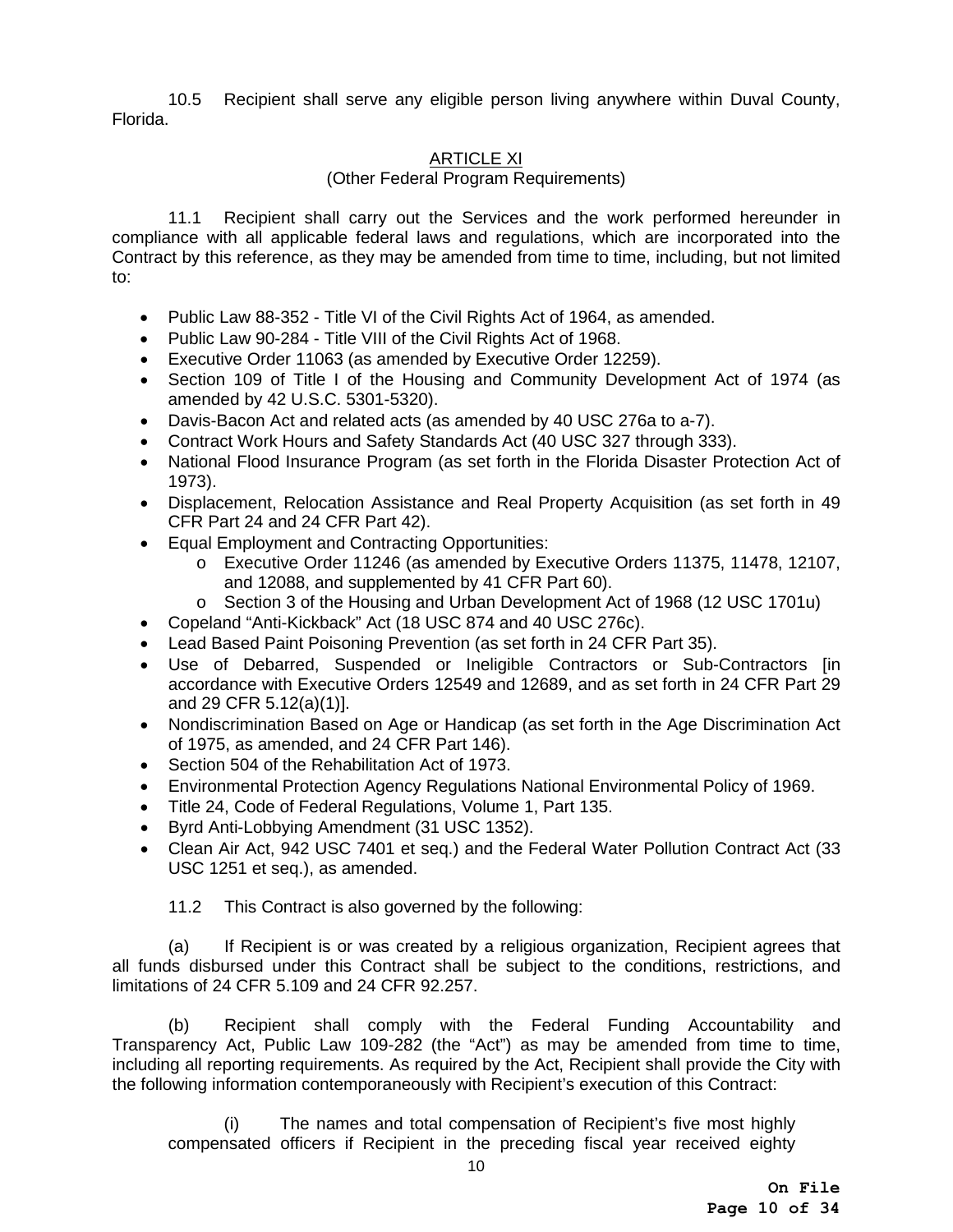percent (80%) or more of its annual gross revenues in federal awards; and \$25,000,000.00 or more in annual gross revenues from federal awards; and the public does not have access to this information about the compensation of the senior executives of Recipient through periodic reports filed under Section 13(a) or 15(d) of the Securities Exchange Act of 1934 (15 USC §§ 78m(a), 78o(d)) or Section 6104 of the Internal Revenue Code of 1986, as provided in §2(b)(1) of the Act; and

(ii) Recipient's entity information, Data Universal Numbering System ("DUNS") number, and Parent DUNS number, if applicable; and

 (iii) Documentation evidencing its registration in the United States Government's System for Award Management (www.SAM.gov), pursuant to the provisions of the Act. Recipient must ensure that such registration remains current and in good standing throughout the term of this Contract.

Recipient further agrees to provide the City with additional information and documentation throughout the term of this Contract as may be requested by the City to ensure alignment of Recipient's system and processes to meet the reporting and other requirements of the Act. Notwithstanding any provision in this Contract to the contrary, Recipient's violation of this Section shall be cause for immediate suspension of payment to Recipient of the grant funds provided under this Contract by the City and the City's unilateral termination of this Contract upon thirty (30) days prior written notice to Recipient of the cancellation.

(c) Recipient shall comply with the Federal Immigration and Naturalization Act. The City shall consider Recipient's employment of unauthorized aliens a violation of Section 274A(e) of the Federal Immigration and Naturalization Act. Such violation shall be cause for the City's unilateral termination of this Contract upon thirty (30) days prior written notice of the termination.

# ARTICLE XII

# (Representations and Warranties by Recipient)

12.1 Without limiting the representations, warranties and covenants of Recipient set forth elsewhere in this Contract, as a material inducement for the City to enter into this Contract, Recipient acknowledges that as of the Effective Date, and continuing during the term of this Contract as if continuously reiterated, that the following is true:

(a) Recipient is a Florida non-profit or not-for-profit corporation duly incorporated and validly existing under the laws of the State of Florida. Recipient is authorized to conduct business and is in good standing in the State of Florida. Recipient has full power and authority to execute and deliver this Contract and all documents contemplated by this Contract, and to perform its contractual obligations. Recipient's entering into this Contract will not conflict with or result in a breach of any other agreement in which Recipient is a party. The individual signing this Contract on behalf of Recipient have full power and authority to do so, and Recipient shall deliver to the City promptly upon request all documents reasonably requested by the City to evidence that authority.

(b) Recipient has tax-exempt status pursuant to Section 501(c) of the Internal Revenue Code.

(c) The making, execution and delivery of this Contract and performance of all contractual obligations by Recipient have been duly authorized and approved by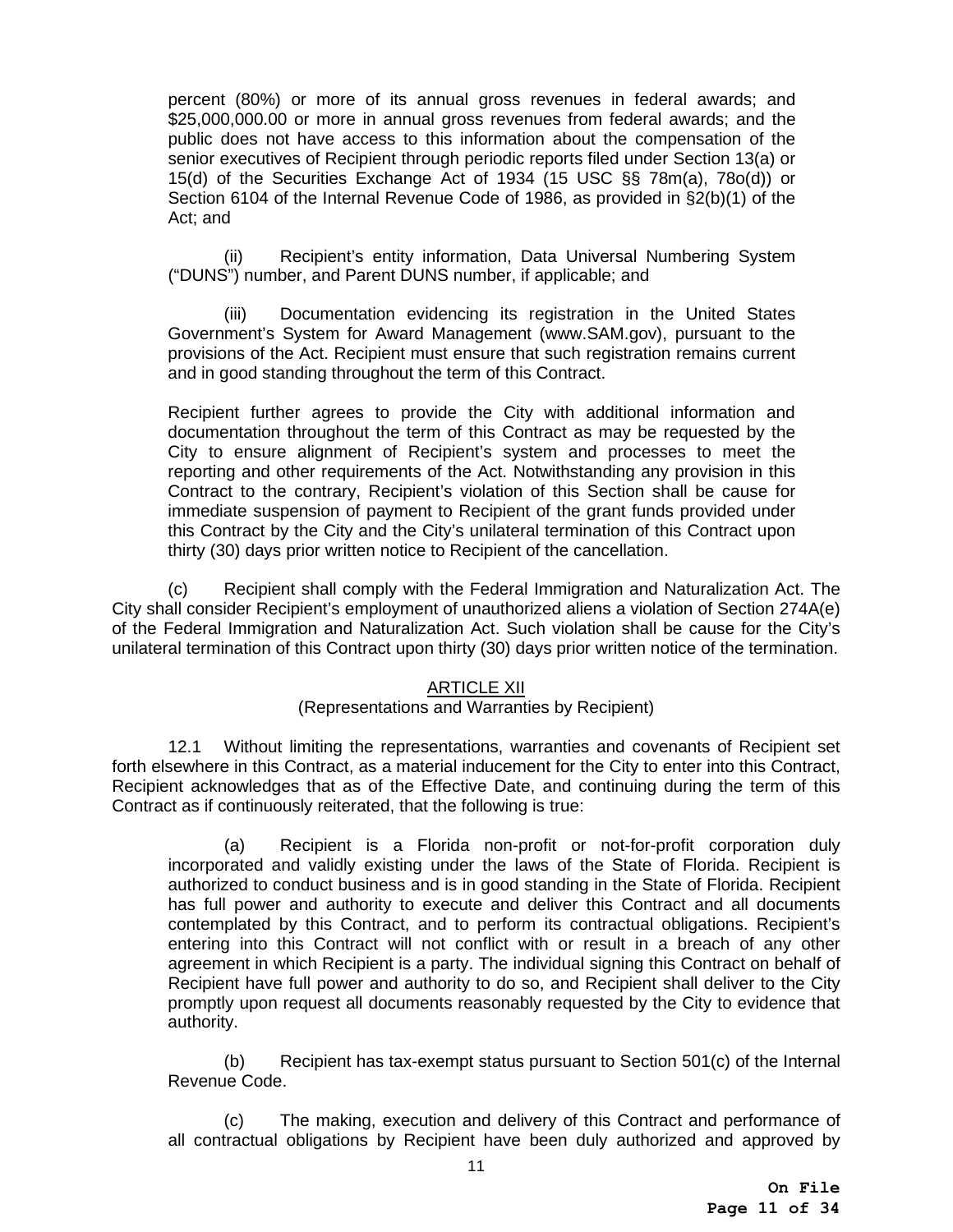Recipient's shareholders, members, partners, or Board of Directors (as the case may be).

(d) When executed by the City, this Contract and all documents contemplated by this Contract constitute a legal, valid, and binding obligation of Recipient, enforceable in accordance with their respective terms.

(e) This Contract and all documents contemplated by this Contract do not and will not contravene any provision of the governing documents of Recipient, any judgment, order, decree, writ, or injunction to which Recipient is bound, or any provision of any applicable law or regulation to which Recipient is bound.

(f) Recipient and each of its general contractors, subcontractors, materialmen, laborers, and other persons performing services relating to the Project hold all necessary licenses, permits and authorizations required by all applicable governmental agencies and authorities as a condition precedent to conduct business in the State of Florida and to work on the Project. Recipient shall promptly deliver to the City, upon request, all documents reasonably requested by the City to evidence such licenses, permits, and authorizations.

(g) Recipient has not employed or retained any third party having a relationship with the City to solicit or secure this Contract and has not paid or agreed or promised to pay any such person any fee, commission, percentage, gift, or any other consideration contingent upon or resulting from the execution of this Contract.

(h) Recipient has not engaged a broker, finder or other similar third party in connection with this Contract that would obligate the City to pay any cost, expense, fee to such broker, finder or other similar third party.

(i) Recipient is not in breach of any prior donation agreement or City code provisions by which the City donated property to Recipient for the development of affordable housing.

(j) Recipient is not on the Council Auditor's Non-Compliance List pursuant to Chapter 18, *Jacksonville Ordinance Code*, or the Vendor Debarment List pursuant to Chapter 126, *Jacksonville Ordinance Code*.

(k) Recipient is not in breach of any of the conditions or requirements of any City grant award or program.

(l) Recipient is not delinquent on taxes or payment of liens, including code enforcement, nuisance liens, demolition liens or other municipal liens or fines, on real property owned by Recipient and incurred after Recipient took ownership of the real property.

(m) Recipient is not in litigation against the City, other than as an agent, attorney, guardian, or personal representative of an estate.

12.2 Recipient has not relied on any warranty by the City regarding: (a) the accuracy or reasonableness of the Budget, (b) the feasibility or quality of the Services or Project documents, (c) the proper application by Recipient of the ESG Funds, (d) the competence or qualifications of any third-party furnishing services, labor, or materials in connection with the Project, including improvements, if any. Recipient acknowledges that it has not relied and will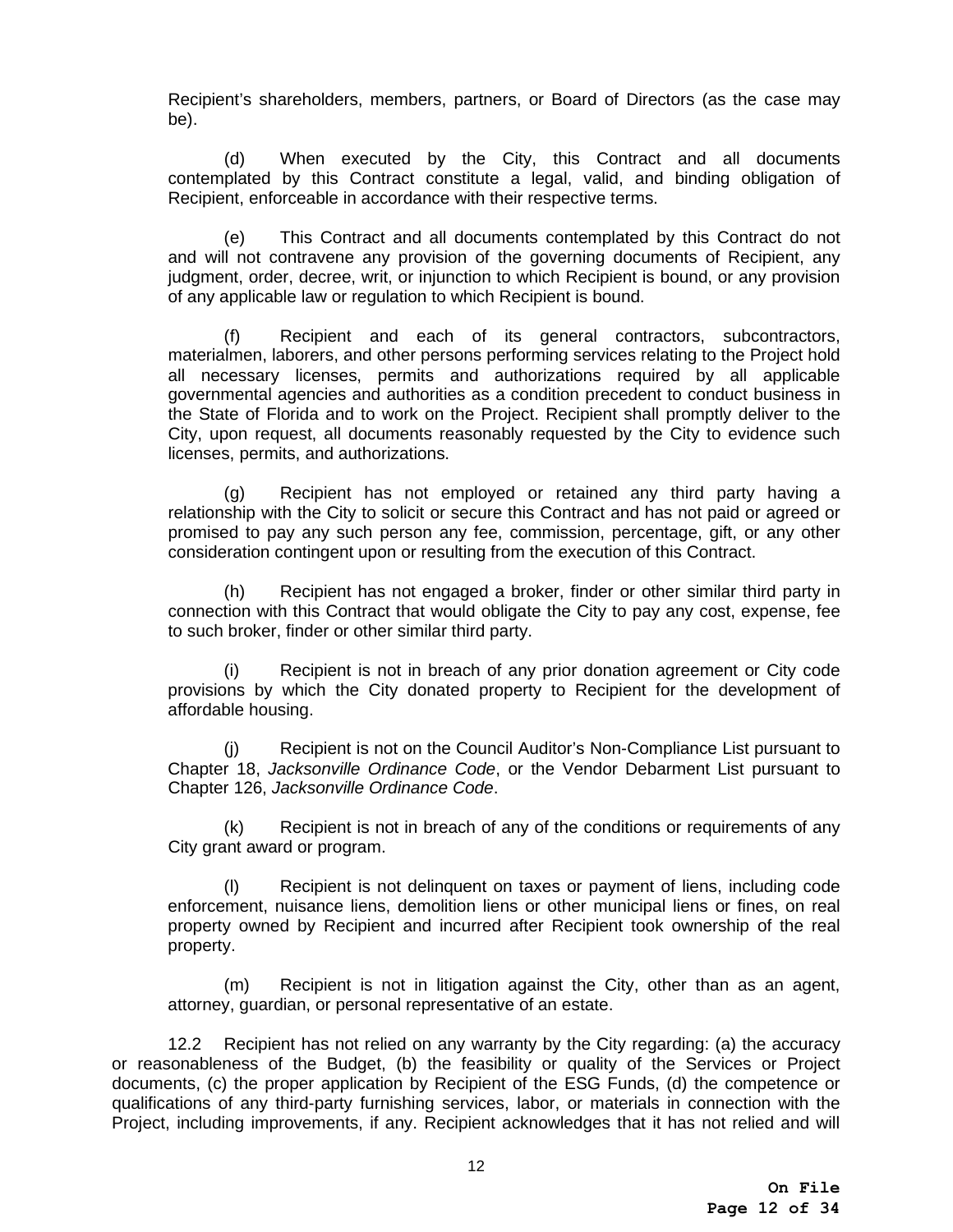not rely upon any experience, awareness, or expertise of the City or the City's inspector regarding these matters.

# ARTICLE XIII

# (Miscellaneous)

13.1 This Contract shall not be amended or modified in any way except by an instrument in writing executed by both parties.

13.2 Any notices permitted or required in this Contract, shall be in writing and shall be duly delivered and given when personally served, or the next business day after such notice is sent by overnight delivery service by a nationally recognized courier such as Federal Express or UPS with delivery charges paid by the sender, or three (3) business days after such notice is mailed to the person at the address designated in this Contract. If notice is mailed, it shall be mailed, postage prepaid, in the United States mail by certified or registered mail – return receipt requested. Failure to accept certified or registered mail shall be deemed a receipt thereof within ten (10) days after the first notice of delivery of the certified or registered mail. Any party may change its address as designated in this Contract by giving such notice of the change to the other party. The addresses for notices to the parties are as follows:

To the City:

City of Jacksonville Housing and Community Development Division 214 North Hogan Street,  $7<sup>TH</sup>$  Floor Jacksonville, Florida 32202 Attention: Chief

To Recipient:

Changing Homelessness, Inc. 660 Park Street Jacksonville, Florida 32204 Attention: CEO

13.3 TIME IS OF THE ESSENCE in the performance by any party of its obligations under the provisions of this Contract. If the time for performance falls upon a Saturday, Sunday, or legal holiday, as defined by Florida law, the time for performance shall be the next day that is not a Saturday, Sunday, or legal holiday. Saturdays, Sundays, and legal holidays shall not be considered business days.

13.4 No waiver of any term or obligation of this Contract may occur or be enforced unless it is signed by both parties. The failure or delay by either party in asserting any of its rights or remedies as to any default under the provisions of this Contract shall not constitute a waiver of the default, or any other default, or of related rights or remedies.

13.5 Except with respect to rights and remedies expressly declared to be exclusive in this Contract, if any, the rights and remedies of the parties are cumulative, and the exercise by either party of one or more of such rights or remedies shall not preclude the exercise by it, at the same or different times, of any other rights or remedies for the same default, or any other default by the other party.

13.6 Except as expressly provided to the contrary, each section, part, term or provision of this Contract is severable; and, if for any reason, any section, part, term or provision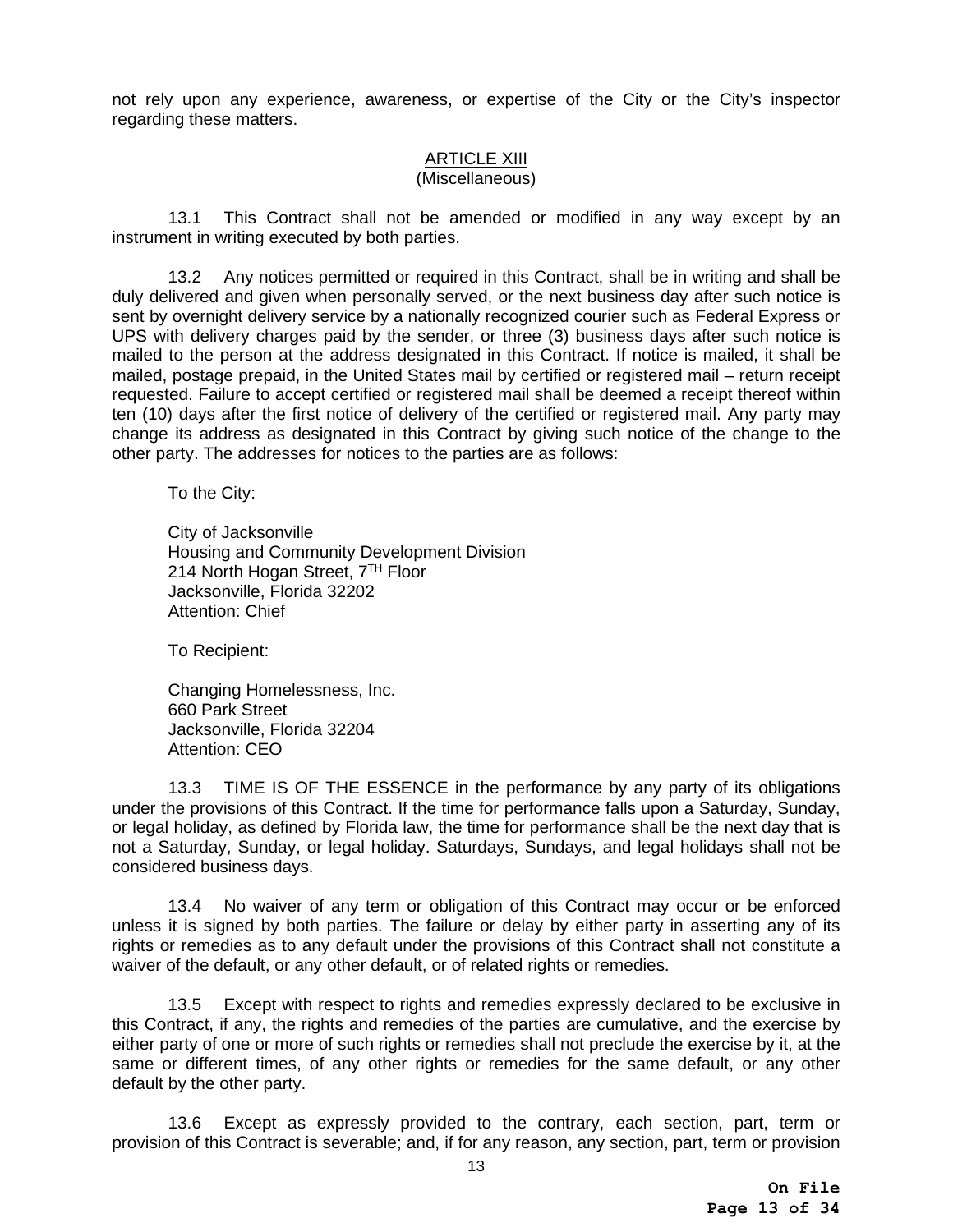is determined to be invalid, contrary to, or in conflict with, any law, rule or regulation by a court or governmental agency having competent jurisdiction, and the unenforceability of the invalid provision does not adversely affect the purpose and intent of this Contract, in the City's sole discretion , the remaining sections, parts, terms or provisions of this Contract shall continue to be given full force and effect.

13.7 This Contract and the rights and obligations of the parties hereto shall inure to the benefit of and be binding upon the parties. This Contract is for the sole and exclusive benefit of the parties, and no third party is intended to or shall have any rights or benefits under this Contract.

13.8 All legal actions or proceedings arising out of or related to this Contract shall lie exclusively in a state or federal court in Duval County, Florida. This Contract shall be governed by, construed, and enforced according to the laws of the State of Florida.

13.9 As required by Section 126, Part 4, *Jacksonville Ordinance Code*, and directives from the City administration, Recipient has adopted and will maintain a policy of nondiscrimination or harassment against any person with regard to race, color, sex (including pregnancy), sexual orientation, gender identity or expression, religion, political affiliation, national origin, disability, age, marital status, veteran status, or any other impermissible factor in recruitment, hiring, compensation, training, placement, promotion, discipline, demotion, transfers, layoff, recall, termination, working conditions, and related terms and conditions of employment. Recipient agrees that, on written request, it will permit reasonable access to its records of employment, employment advertisement, application forms and other pertinent data and records for the purpose of investigation to ascertain compliance with the nondiscrimination provisions of this Contract; provided, Recipient shall not be required to produce for inspection records covering periods of time more than one (1) year prior to the Effective Date of this Contract. If any of the obligations of this Contract are to be performed by a contractor or subcontractor, the provisions of subsections (a) and (b) of Section 126.404, *Jacksonville Ordinance Code*, shall be incorporated into and become a part of the subcontract.

13.10 Recipient shall, upon the City's request: (a) promptly correct any defect, error or omission in this Contract and any related documents; (b) execute, acknowledge, deliver, procure, record or file such further instruments and do such further acts deemed necessary, desirable or proper by the City to carry out the purposes of this Contract; (c) execute, acknowledge, deliver, procure, file or record any documents or instruments deemed necessary, desirable or proper by the City to protect its rights against the rights or interests of third persons; and (d) provide such certificates, documents, reports, information, affidavits and other instruments and do such further acts deemed necessary, desirable or proper by the City to carry out the purposes of this Contract.

13.11 Unless otherwise expressly provided, if there is a conflict between any provisions of this Contract and any attachment or exhibit attached to or referenced in this Contract, the provisions of this Contract shall govern to the extent of such conflict. The parties have had meaningful input into the terms and conditions contained in this Contract. Recipient acknowledges that it has had ample time to review this Contract and related documents with counsel of its choice. Should any provision of this Contract require judicial interpretation, there shall be no presumption that the terms of this Contract shall be more strictly construed against either party.

13.12 Captions and headings in this Contract are for convenience of reference only and shall not affect the construction of this Contract.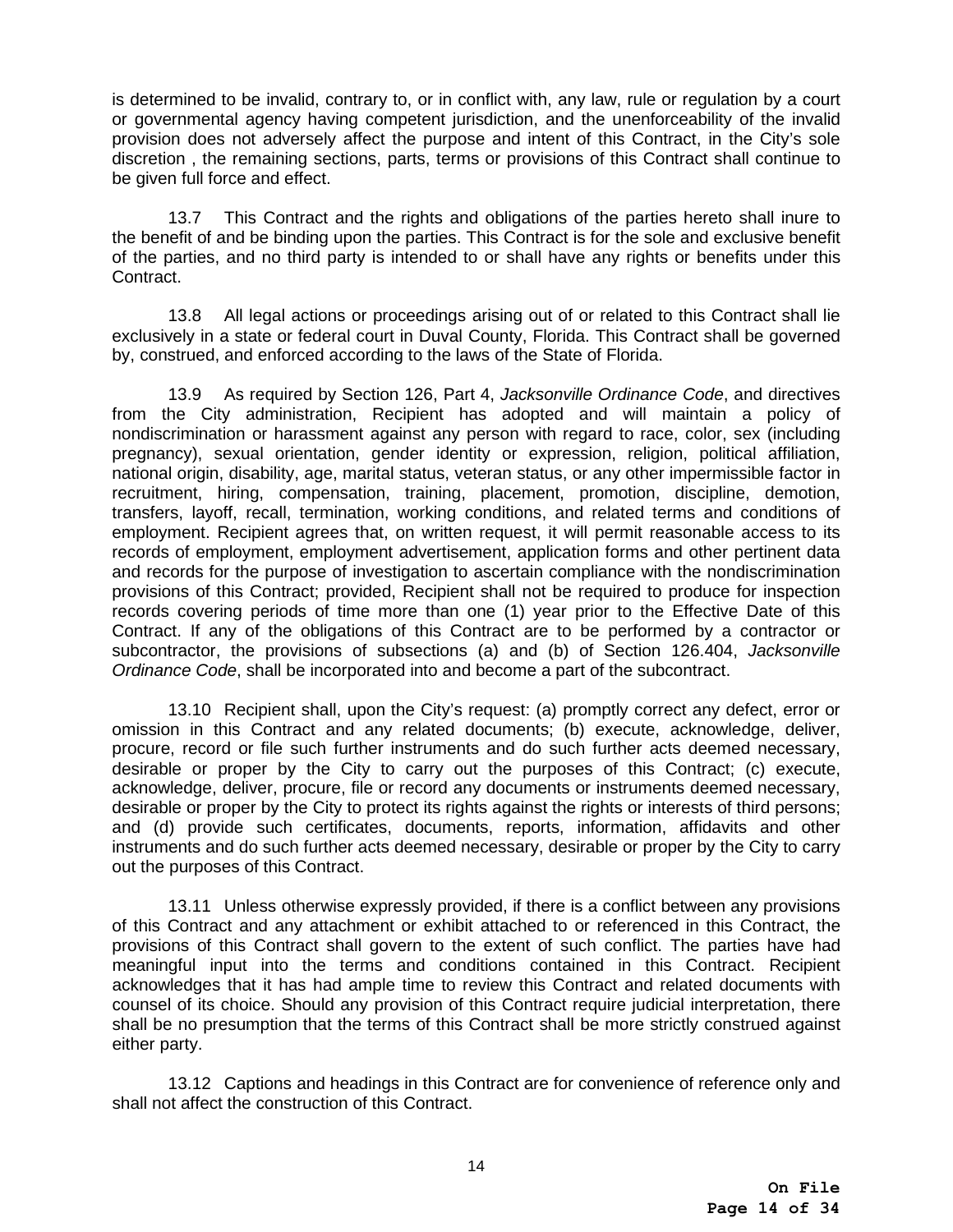13.13 All of Recipient's representations, warranties, indemnities, and other covenants set forth in this Contract are continuing in nature and shall survive the termination of this Contract.

13.14 Except for contracts awarded pursuant to 40 USC Section 3141, *et seq*., the parties are aware and understand that a person or affiliate who has been placed on the State of Florida Convicted Vendor List following a conviction for a public entity crime may not: (a) submit a bid on a contract to provide any goods or services to a public entity; (b) submit a bid on a contract with a public entity for the construction or repair of a public building or public work; (c) submit bids on leases of real property to a public entity; (d) be awarded or perform work as a contractor, supplier, subcontractor, or consultant under a contract with any public entity; or, (e) transact business with any public entity in excess of \$35,000.00 for a period of thirty-six (36) months from the date of being placed on the Convicted Vendor List.

13.15 Neither party may assign this Contract or any of its rights and obligations under the provisions of this Contract.

13.16 Prompt Payment to Subcontractors and Suppliers:

(a) Nothing in this Contract shall prohibit Recipient from disputing, pursuant to the terms hereof, all or any portion of a payment alleged to be due to its subcontractors and suppliers. If there is a dispute, Recipient may withhold the disputed portion of any such payment only after Recipient has provided written notice to the City and to the subcontractor or supplier whose payment is in dispute, stating the amount in dispute and describing the actions required to cure the dispute. The notice shall be delivered to the City and the subcontractor or supplier within (ten) 10 calendar days after Recipient receives payment from the City. Recipient shall pay all undisputed amounts due within the time limits imposed by this Section.

(b) Recipient shall pay all contracts awarded to certified Jacksonville Small and Emerging Businesses ("JSEB") and Minority Business Enterprises ("MBE") as defined in Chapter 126, Part 6, *Jacksonville Ordinance Code*, for all work completed and materials, services and equipment furnished by the JSEB or MBE associated with this Contract within seven (7) days of completion of the work or services rendered. Recipient shall not unreasonably withhold payments to certified JSEBs or MBEs. If a dispute arises, Recipient may withhold the disputed portion of the payment but first shall provide notice to the City and to the certified JSEB or MBE whose payment is in dispute which notice shall: (i) be in writing; (ii) state the amount in dispute; (iii) specifically describe the actions required to cure the dispute; and (iv) be delivered to the City and the subcontractor or supplier within five (5) calendar days after Recipient's receipt of a request for payment from the JSEB or MBE. Recipient shall pay all undisputed amounts due within the time limits imposed by this Section. The failure to timely pay undisputed amounts to the JSEB or MBE is a material breach of this Contract. Continued failure to adhere to this Section is cause for termination of this Contract.

(c) The prompt payment requirements of this Section shall, in no way, create any contractual relationship or obligation between the City and any subcontractor, supplier, JSEB, MBE or any third-party or create any City liability for Recipient's failure to make timely payments. However, Recipient's failure to comply with these prompt-payment requirements is a material breach of its contractual obligations to the City. Consequently, the City, without waiving any other available remedy it may have against Recipient, may issue joint checks and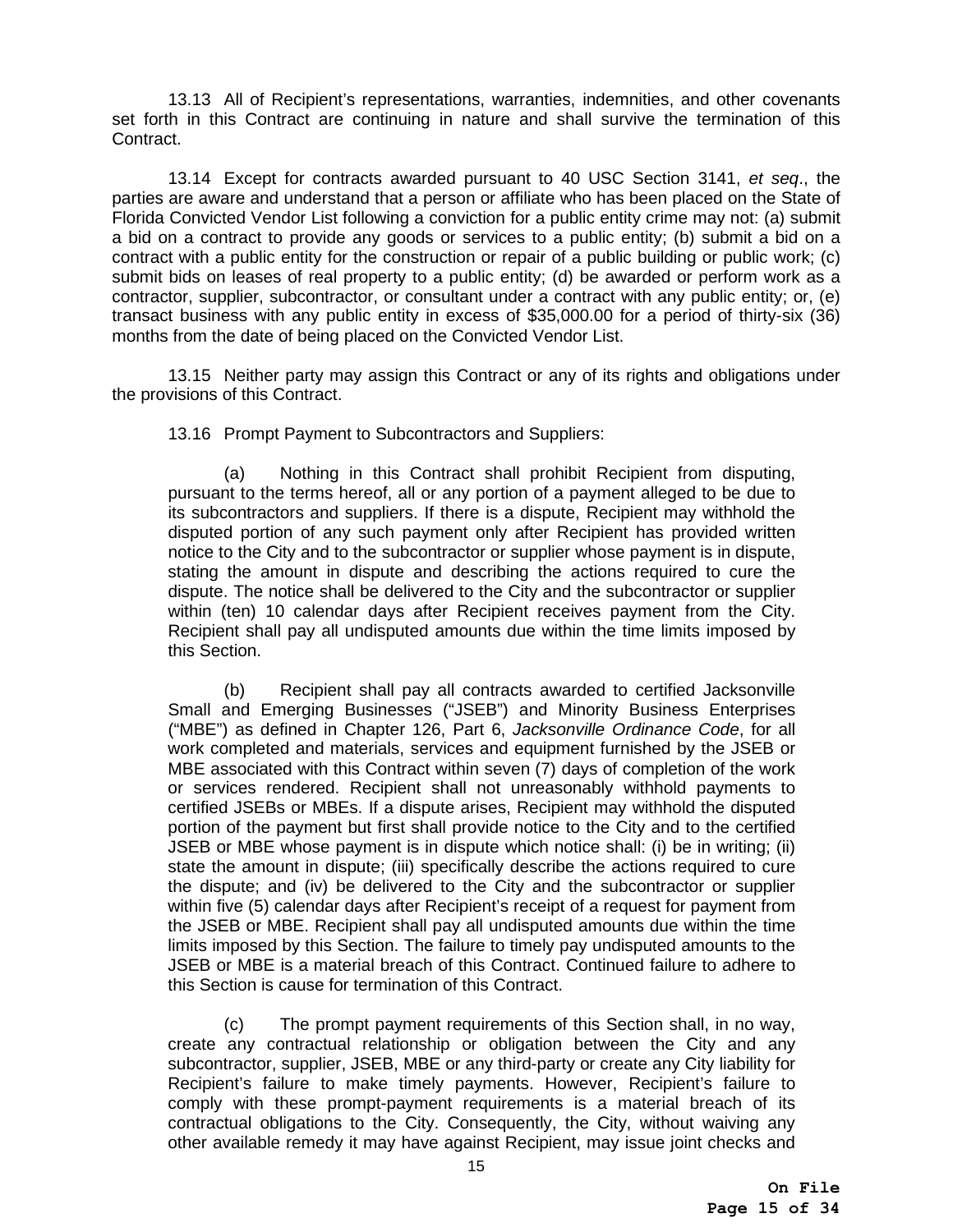charge Recipient a two-tenths percent (0.2%) daily late payment interest charge or other charges specified in Chapter 126 of the *Jacksonville Ordinance Code* for JSEBs or MBEs and Chapter 218, *Florida Statutes*, for non-JSEBs or MBEs, whichever is greater.

13.17 Recipient shall annually attend all training workshops relating to the Project and Services contemplated by this Contract, as may be reasonably required by the City.

13.18 In the provision of the Services to be performed by Recipient, Recipient must comply with any and all applicable federal, state and local laws, rules, regulations and ordinances, as the same may be amended from time to time. Such laws, rules, regulations, and ordinances shall include, but are not limited to, Chapter 119, *Florida Statutes*, (the Florida Public Records Law) and Section 286.011, *Florida Statutes*, (the Florida Sunshine Law). Such laws, rules, regulations, and ordinances must also include, but are not limited to obtaining and maintaining all licenses and certifications that are required to perform the Services contemplated by this Contract in the City of Jacksonville, State of Florida. If any of the obligations of this Contract are to be performed by a subcontractor, the provisions of this Section shall be incorporated into and become a part of the subcontract.

13.19 As provided in Section 126.305, *Jacksonville Ordinance Code*, for professional services contracts over \$50,000.00, execution of this Contract by Recipient is deemed to be simultaneous execution of the required truth-in-negotiation certificate as if the certificate had been executed apart from this Contract. Pursuant to such certificate, Recipient states that the wage rates and other factual unit costs supporting the compensation under the provisions of this Contract are accurate, complete, and current at the time of contracting. The compensation shall be adjusted to exclude any significant sums where the City determines the contract price was increased due to inaccurate, incomplete, or noncurrent wage rates and other factual unit costs, provided that any and all such adjustments shall be made within one (1) year following the completion date of this Contract.

13.20 If this Contract meets or exceeds the statutory price threshold of \$1,000,000.00, Recipient certifies that it is not listed on either the Scrutinized Companies with Activities in Sudan List or the Scrutinized Companies with Activities in the Iran Petroleum Energy Sector List, created pursuant to Section 215.473, *Florida Statutes*. Pursuant to Section 287.135, *Florida Statutes*, the City may terminate this Contract immediately, without penalty, if Recipient is found to have submitted a false certification or if Recipient is placed on the Scrutinized Companies with Activities in Sudan List or the Scrutinized Companies with Activities in the Iran Petroleum Energy Sector List.

13.21 Recipient, its contractors and subcontractors shall maintain all books, documents, papers, accounting records and other evidence pertaining to costs incurred in performing the Services and shall make such materials available at all reasonable times during the period of this Contract and for five (5) years from the date of final payment under this Contract for inspection, copying, and/or audit by the City.

13.22 Recipient shall use its good-faith efforts to afford small businesses, minority business enterprises, and women's business enterprises the maximum practicable opportunity to participate in the performance of this Contract. As used in this Contract, the terms, "small business" means a business that meets the criteria set forth in Section 3(a) of the Small Business Act, as amended (15 USC 632); and "minority and women's business enterprise" means a business at least fifty-one (51%) owned and controlled by minority group members or women. For the purpose of this definition, "minority group members" are African Americans, Spanish-speaking, Spanish surnamed or Spanish-heritage Americans, Asian-Americans, and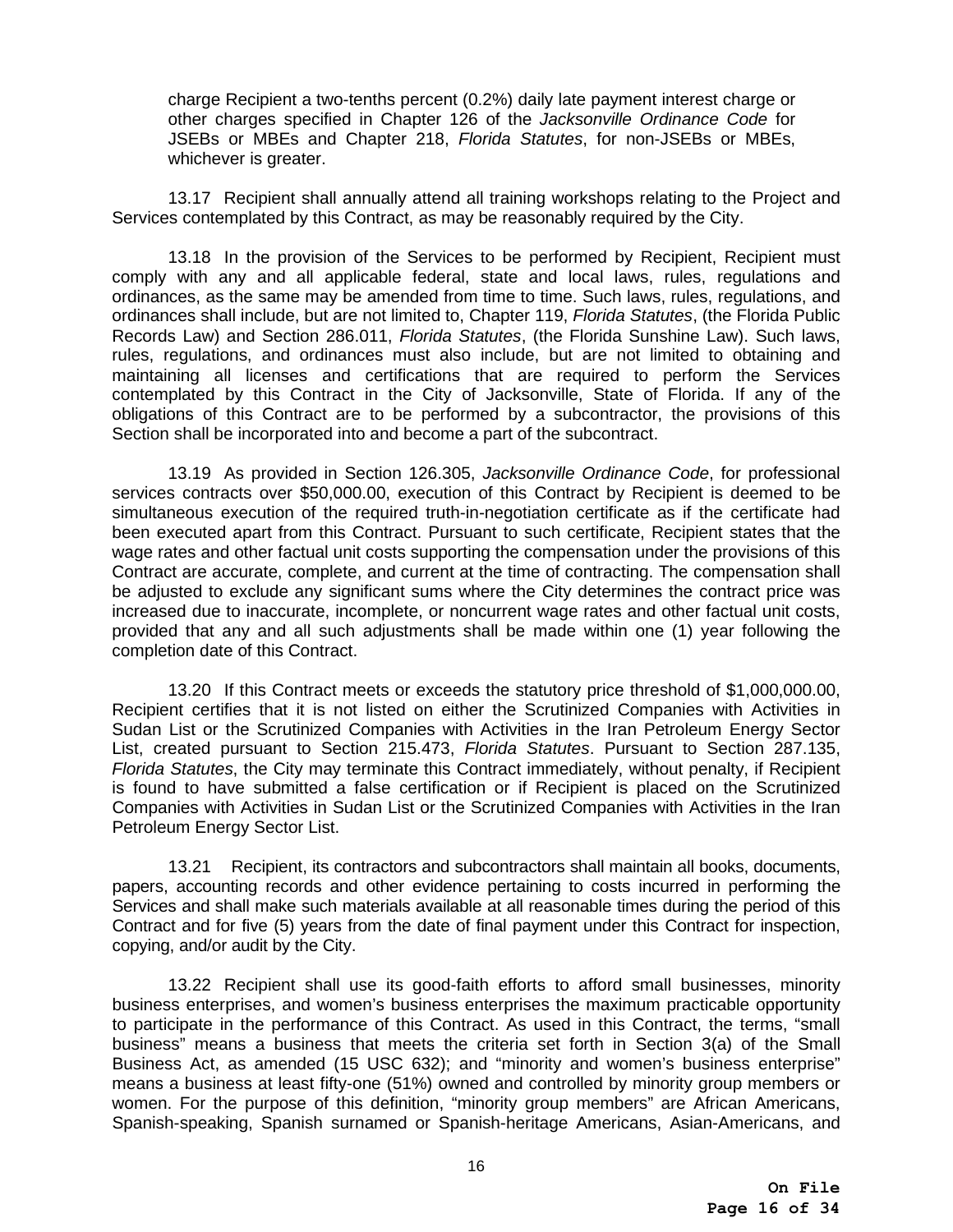American Indians. Recipient may rely on written representation by businesses regarding their status as minority and female business enterprises in lieu of an independent investigation.

13.23 This Contract may be executed in any number of counterparts, all of which taken together constitute but one instrument.

13.24 This Contract constitutes the entire understanding and agreement between the parties with respect to its subject matter and supersedes all prior negotiations, representations, agreements, and understandings, oral or written, between them with respect to the subject matter.

**[The remainder of this page was intentionally left blank by the parties. Signature pages to follow]**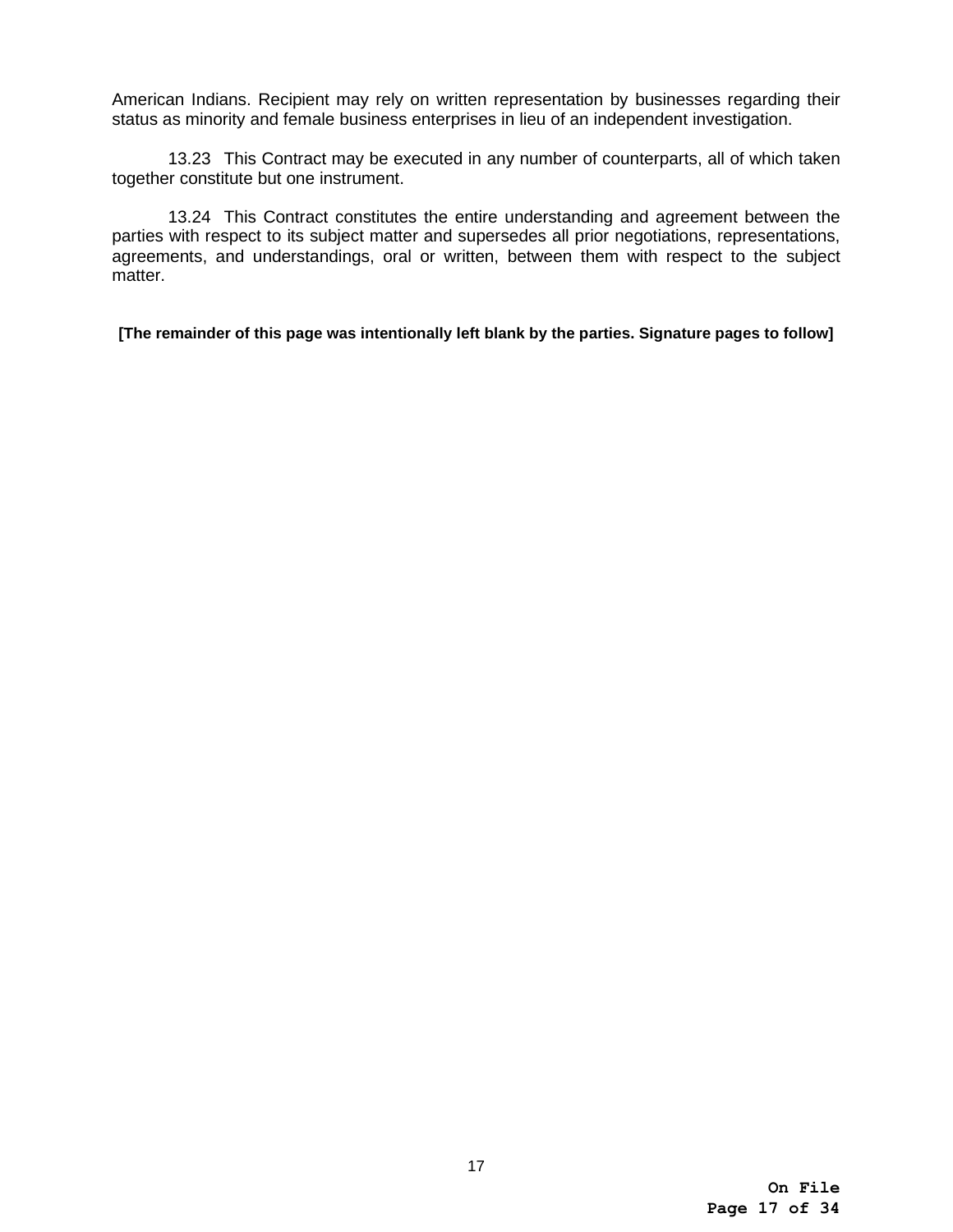**IN WITNESS WHEREOF**, the parties hereto duly executed this Contract as of the day and year first written above.

#### **CHANGING HOMELESSNESS, INC.**,

*a Florida not-for-profit corporation*

end a state of the By: the By:

Dawn Gilman, CEO

DATED:

## **RECIPIENT INFORMATION**

Name: Changing Homelessness, Inc. Contact: Dawn Gilman Telephone: (904) 354-1100 Fax: (904) 371-8637<br>E-Mail: dgilman@changinghomelessness.org dgilman@changinghomelessness.org Federal Tax Identification Number: 59-3676999 Data Universal Numbering System (DUNS Number): 194869553 Central Contractor Registration (CCR Number): 39QT9

**[Signature page of the City of Jacksonville to immediately follow this page]**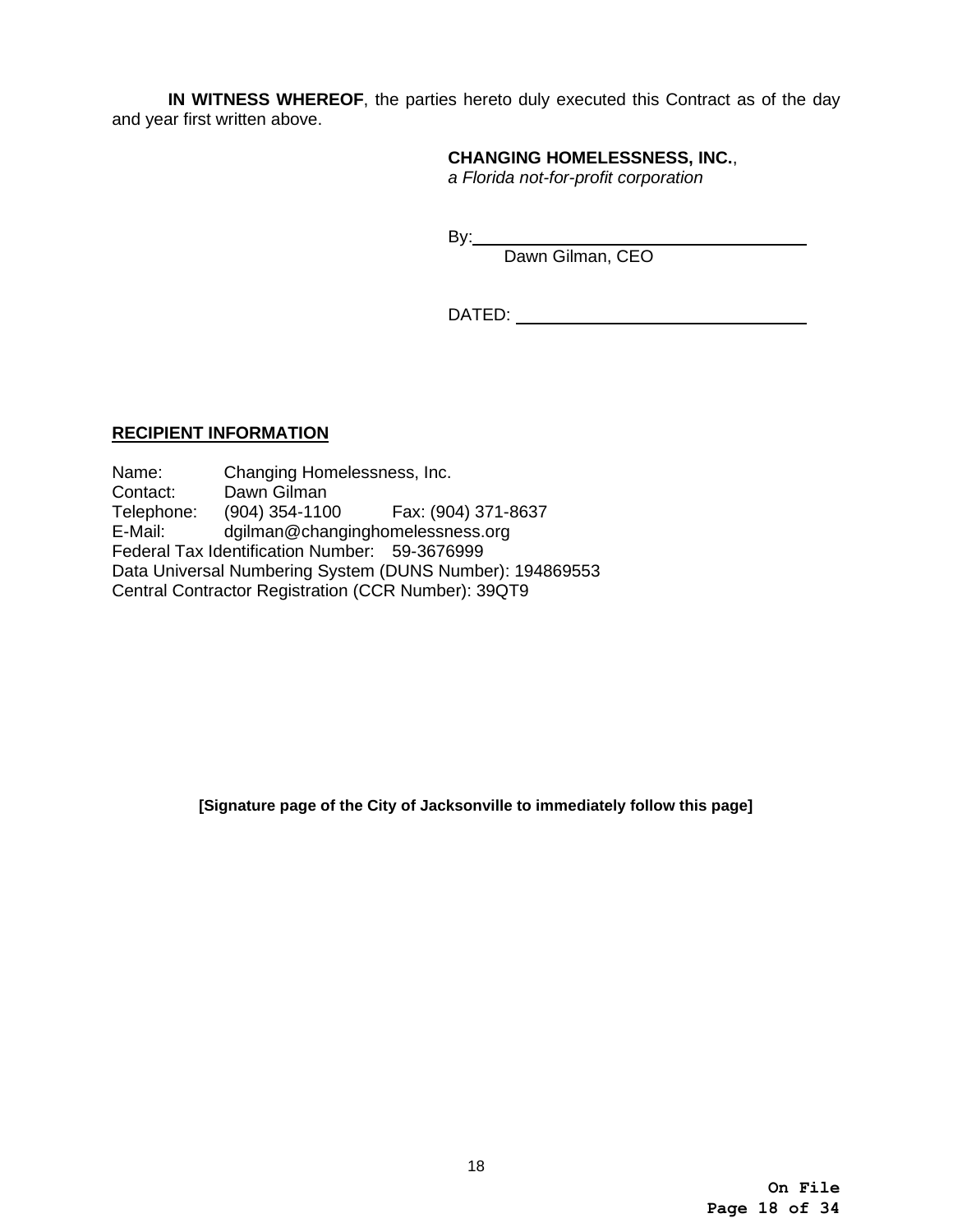**ATTEST: CITY OF JACKSONVILLE**, *a consolidated political subdivision and municipal corporation existing under the laws of the State of Florida*

By: By:

James R. McCain, Jr. No. 2006. Exercise By: Lenny Curry, Mayor Corporation Secretary

DATED:

Encumbrance and funding information for internal City use:

**Amount \$50,000.00**

In accordance with Section 24.103(e), of the Ordinance Code of the City of Jacksonville, I do hereby certify that there is an unexpended, unencumbered and unimpounded balance in the appropriation sufficient to cover the foregoing Contract; provided however, this certification is not nor shall it be interpreted as an encumbrance of funding under this Contract. Actual encumbrance[s] shall be made by subsequent purchase order[s] as specified in said Contract.

> Director of Finance City Contract No.: \_\_\_\_\_\_\_\_\_\_\_\_\_\_\_\_\_\_\_\_ Purchase Order No.

**FORM APPROVED:**

By:

Office of General Counsel

GC-#1431148-v1-FY21-22\_ESG\_Contract\_-\_Changing\_Homelessness.doc

G:\Finance & Compliance\Legal\Contracts\Drafts\2021-2022\Draft 2021-2022 ESG Contract – Changing Homelessness.doc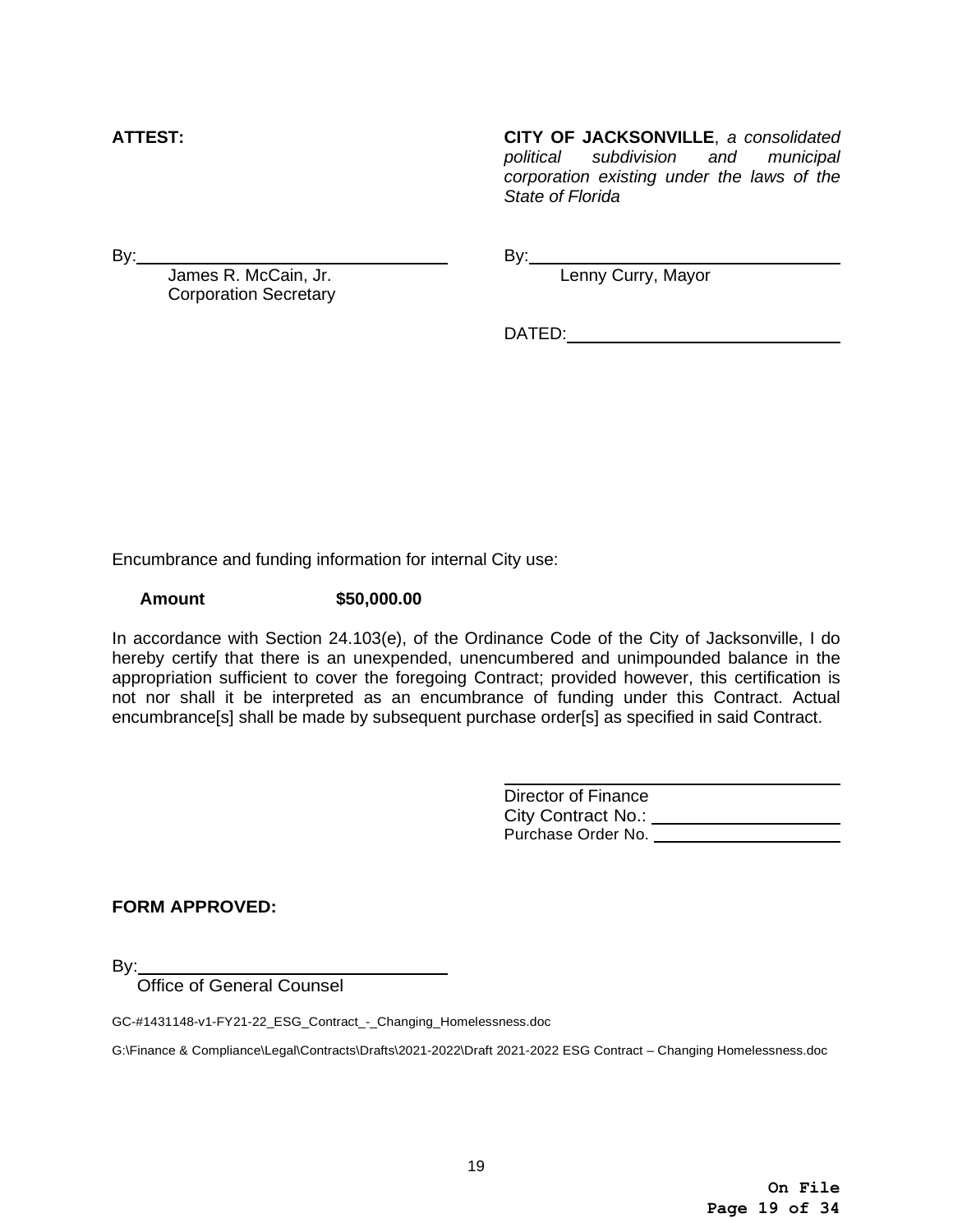# **LIST OF ATTACHMENTS**

| <b>Attachment A-1</b> | Scope of Services                                   |
|-----------------------|-----------------------------------------------------|
| <b>Attachment A-2</b> | Special Requirements / Monthly Reports              |
| <b>Attachment B-1</b> | <b>Financial Procedures - Budget</b>                |
| <b>Attachment B-2</b> | <b>Budget Line Itemization</b>                      |
| <b>Attachment B-3</b> | <b>Conditions Precedent to City's Disbursements</b> |
| <b>Attachment B-4</b> | Disbursement Request Form(s)                        |
| Attachment C          | <b>Monthly Status Report</b>                        |
| Exhibit 1             | <b>ESG Direct Benefit Report</b>                    |
| Attachment D          | Indemnification                                     |
| <b>Attachment E</b>   | <b>Insurance Requirements</b>                       |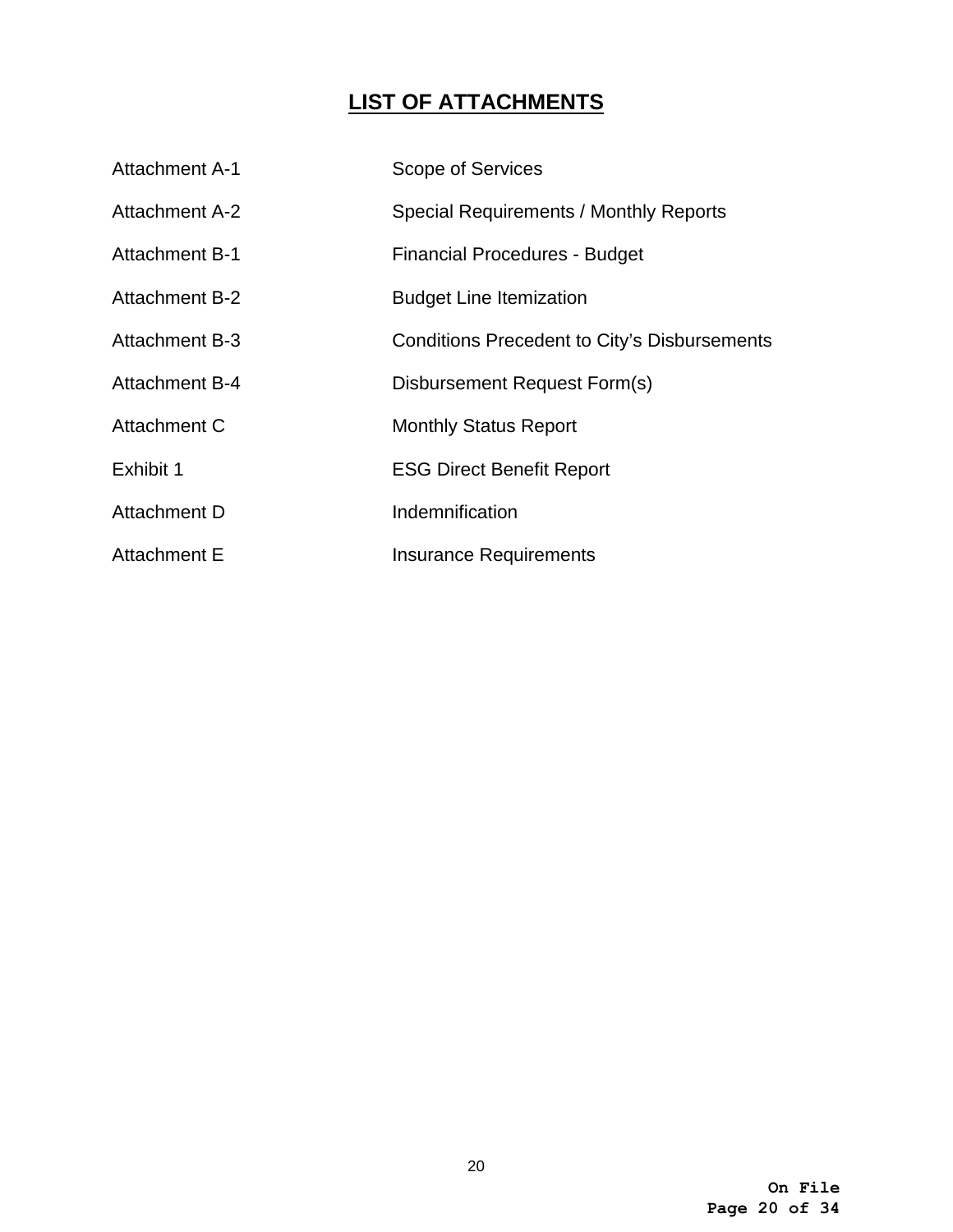# **SCOPE OF SERVICES**: During the term of this Contract, Recipient agrees to:

- 1. Maintain documentation that ensures eligibility and compliance with the national objective of the Emergency Solutions Grant ("**ESG**") program and submit a monthly report on the unduplicated number of persons being served by the ESG program on the form provided by the City. Each ESG program participant must verify family income by completing an income verification form in order for Recipient to document that one hundred percent (100%) of the participants are low- and moderate- income persons and the number of unduplicated persons served. (*See* **Exhibit 1 to Attachment C.**)
- 2. Use ESG Funds for wages and salaries of the Chief Operating Officer, Director of Information Systems, Program Outcomes Manager, Grant Quality Analyst, and Community Planning & Training Coordinator.
- 3. Use ESG Funds to provide professional services for data analysis, development, and reporting ESG outcomes.
- 4. Provide training and support for agencies receiving ESG Funds.
- 5. Provide a self-evaluation tool with quantitative and qualitative measurements.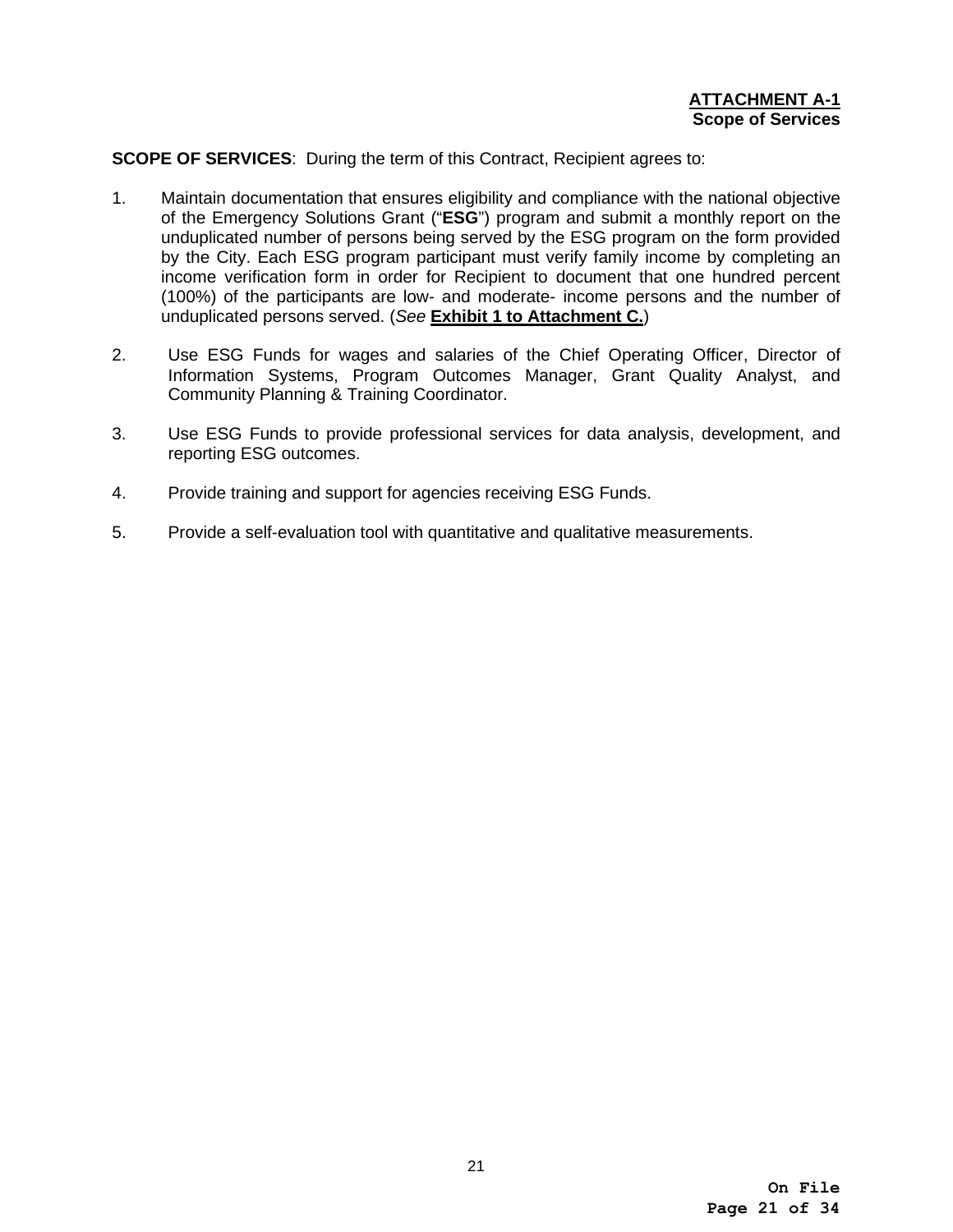#### **I. SPECIAL REQUIREMENTS:**

- A. Recipient shall maintain the ESG program facility for emergency services for the homeless during the term of this Contract as described in 24 CFR 576.73(a)(1).
- B. Recipient shall provide matching funds of **\$50,000.00** during the term of this Contract and shall document the source and use of such funds on a monthly basis as part of **Attachment C** (Monthly Status Report).
- C. Recipient shall include in all advertisements or promotions a statement that "*whole or partial funding of the Project is supplied by the City of Jacksonville, U.S. Department of Housing and Urban Development's Emergency Solutions Grant Program*" or wording to that effect.
- D. Recipient shall assist homeless individuals and families across Duval County, Florida in obtaining:
	- 1. Supportive outreach services including but not limited to emergency, transitional and permanent housing, medical and health treatment, counseling supervision, independent living skills training, and other services essential for achieving independent living.
	- 2. Supportive education services including but not limited to work force training, individualized goal-based service planning, fair housing education, referrals to housing agencies and other services essential for achieving the necessary tools for an independent living.
	- 3. Supportive outreach and education services, on a monthly basis, at locations where the homeless are known to frequent such as the parks, bridges, woods and other areas of Duval County, Florida. Any individuals encountered must be informed of the resources available and encouraged to seek and utilize the offered services. Individuals encountered in these areas must be offered alternate assistance to ensure they receive the necessary services.
	- 4. Any individuals encountered must be informed of the resources available and encouraged to seek and utilize the offered services. Individuals encountered in these areas must be offered alternate assistance to ensure they receive the necessary services.
	- 5. Other federal, state, local, and private assistance available for such individuals.
- E. Recipient shall administer in good faith a policy designed to ensure that the ESG program homeless facility is free from the illegal use, possession or distribution of drugs or alcohol by its beneficiaries.
- F. On a monthly basis, Recipient is required to use the Homeless Management Information System ("**HMIS**") and provide reports on all activities.
- G. Recipient is required to meet all reporting deadlines as established by HUD utilizing the HMIS. Recipient is required to provide all information through HMIS to be incompliance with the reporting deadlines.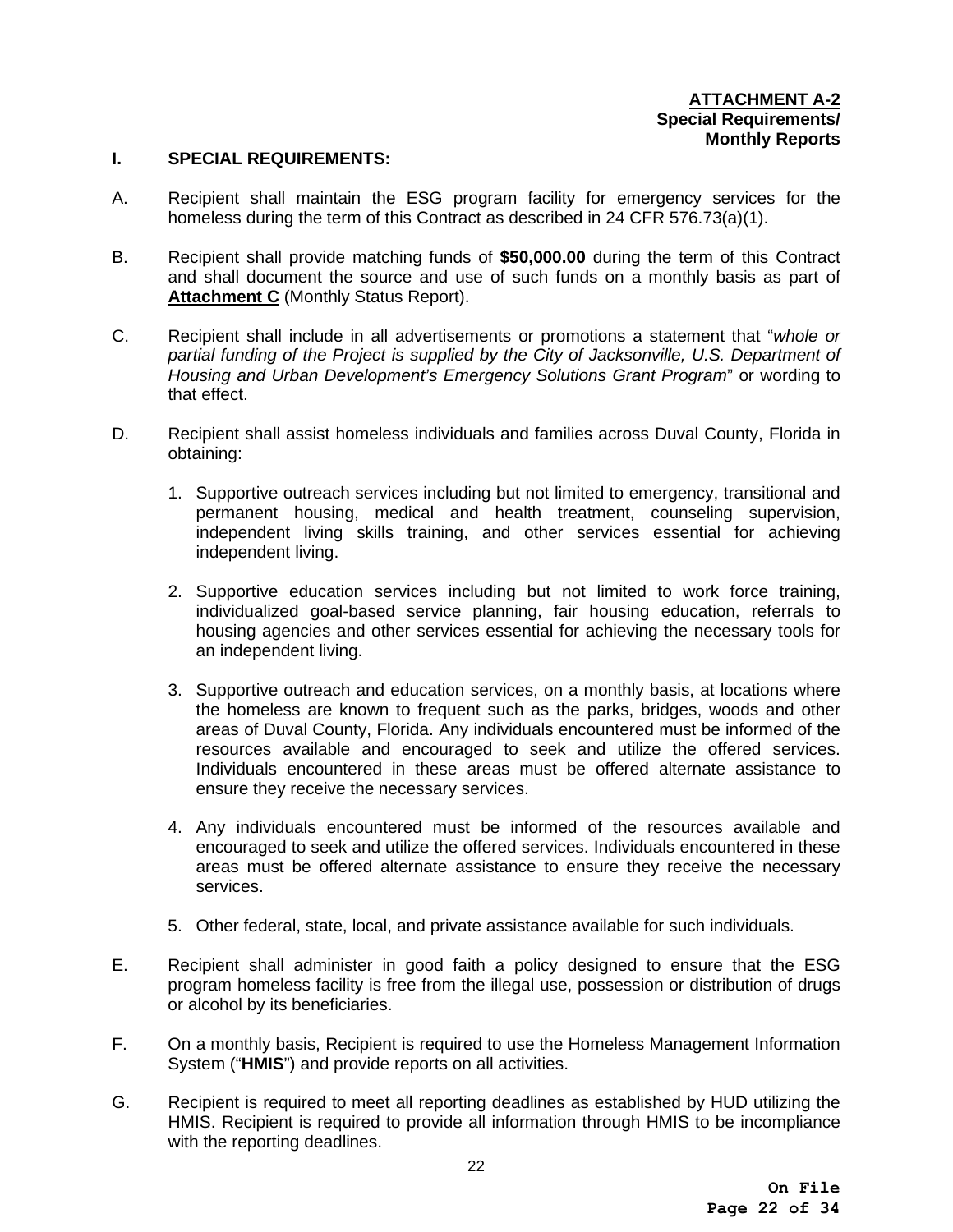#### **ATTACHMENT A-2 Special Requirements/ Monthly Reports**

# **II. MONTHLY REPORTS:**

- A. A monthly report is due each month during the term of the Contract and shall continue until all information concerning the Project has been received by the City.
- B. The monthly report shall contain a narrative on the progress of the Project and financial statement on expenditures during the report period.
- C. Copies of all canceled checks and bank statements must be attached to the monthly reports as they become available to verify payment of earlier submission of invoices and billings.
- D. Monthly reports must indicate that ESG Funds have been matched by funds from eligible sources and expended for homeless services. Documentation should be attached.
- E. The monthly report is due on the tenth  $(10<sup>th</sup>)$  day of each month.
- F. Monthly reports not submitted shall be grounds to withhold further payments to Recipient.
- G. Recipient is required to submit HMIS reporting evidence, on a monthly basis, to the City.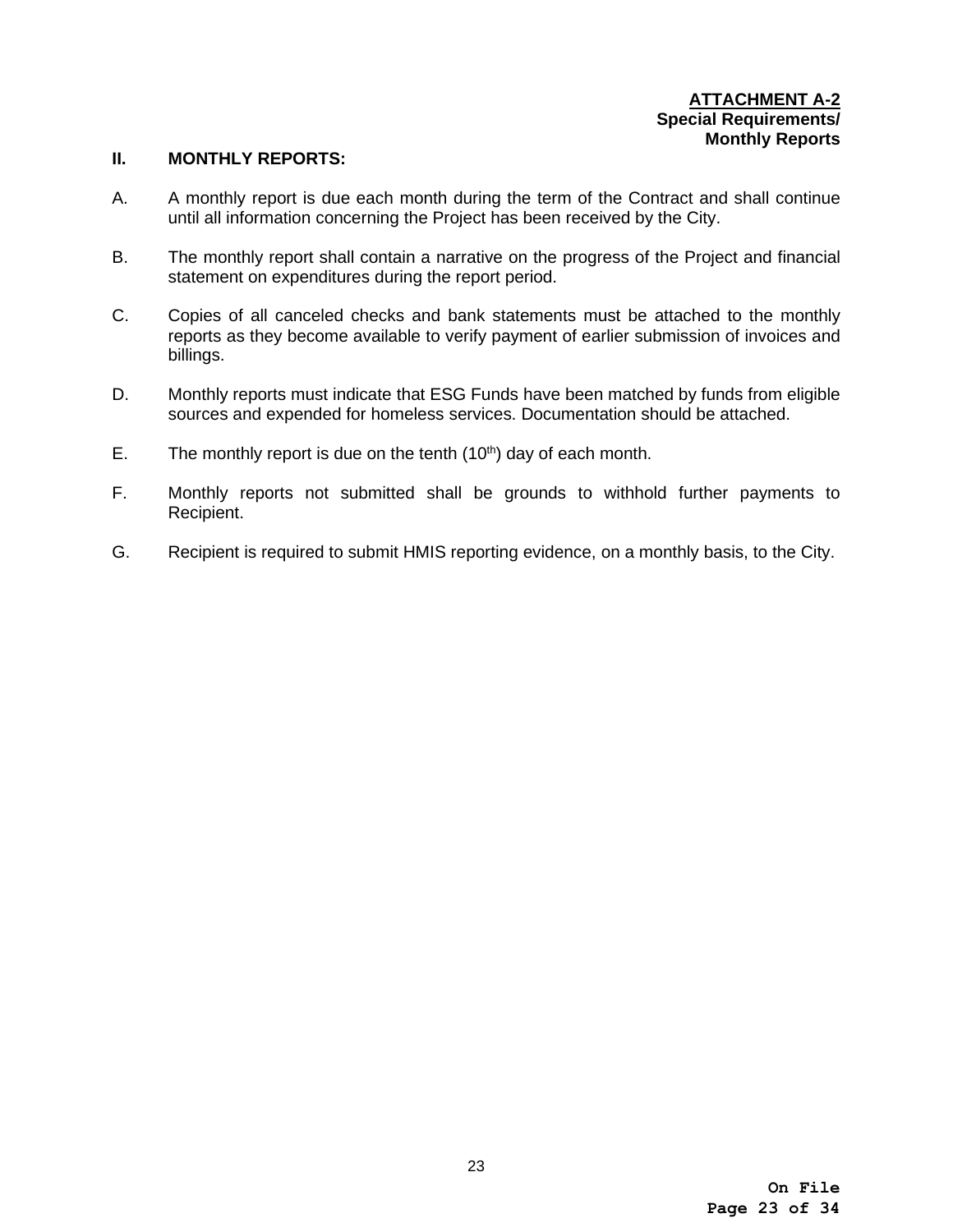# **FINANCIAL PROCEDURES**

# **BUDGET**

Recipient shall adhere to the following budget in the administration of this Contract:

# **I. Services to Clients Expenditures**

| Wages and salaries                            | \$38,499.00 |
|-----------------------------------------------|-------------|
| <b>Employee Benefits</b>                      | \$11,501.00 |
| <b>Total Services to Clients Expenditures</b> | \$50,000.00 |

# **II. Supplemental Costs**

| <b>Matching Funds</b>                                      |              |
|------------------------------------------------------------|--------------|
| SSVF (wages & salaries, utilities and rental)<br>$\bullet$ | \$233,349.00 |
| <b>HUD/CDF</b>                                             | \$130,264.00 |
| <b>Other Programs</b>                                      | \$9,282.00   |
| <b>Total Matching Funds</b>                                | \$372,895.00 |
| <b>In-Kind Contributions</b>                               | \$0.00       |
| <b>Total Matching Funds and In-Kind Contributions</b>      | \$372.895.00 |
| <b>Total ESG Funds</b>                                     | \$50,000.00  |
| <b>Total Project Costs</b>                                 | \$422,895.00 |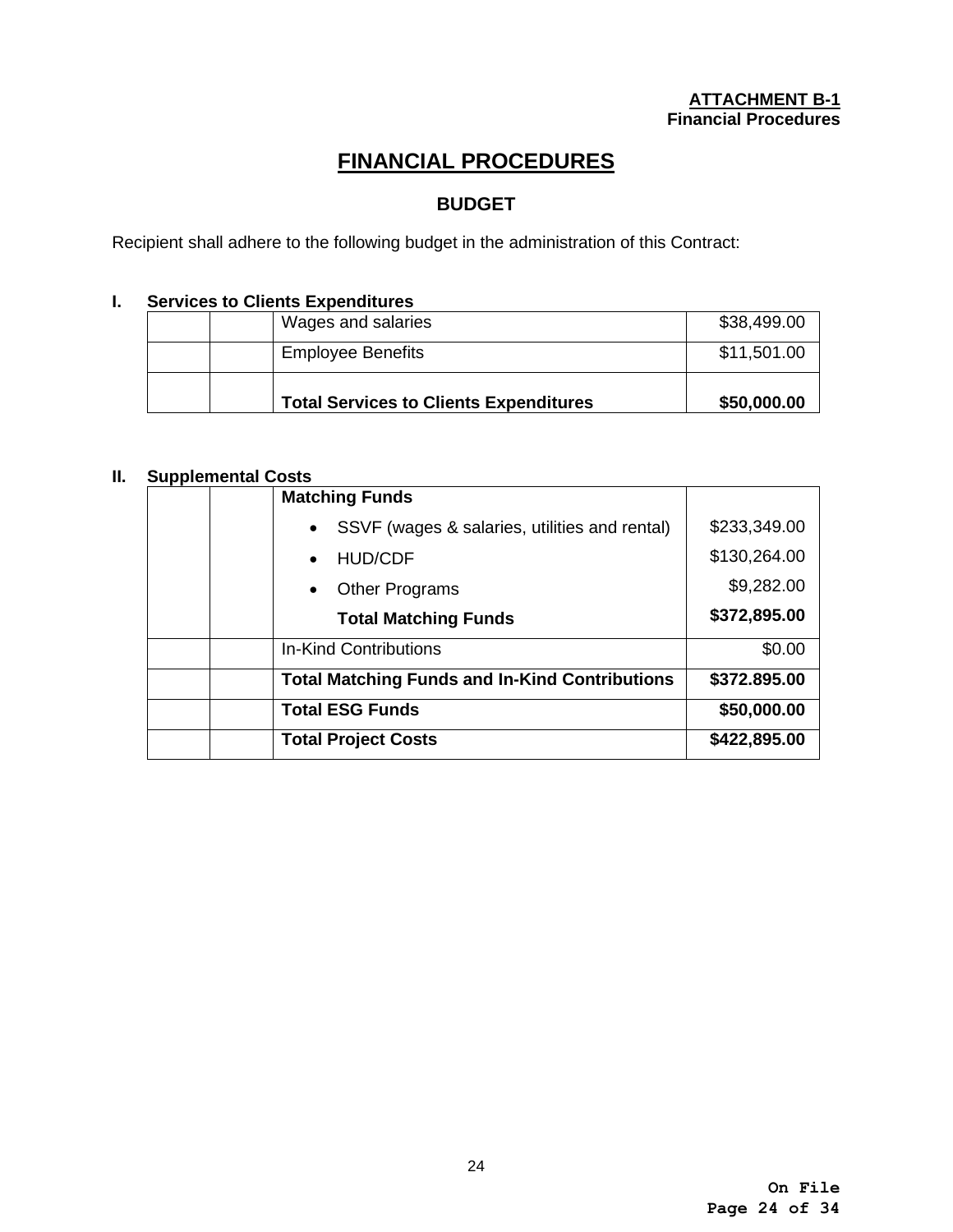# **ATTACHMENT B-2 Budget Line Itemization**

# **LINE ITEMIZATION**

# **Services to Clients Expenditures**

|    | Wages and Salaries:                                          |             |  |  |
|----|--------------------------------------------------------------|-------------|--|--|
|    | a. Chief Operating Officer                                   | \$9,562.00  |  |  |
| b. | Director of Information Systems                              | \$6,695.00  |  |  |
| c. | Program Outcomes Manager                                     | \$7,184.00  |  |  |
| d. | <b>Grant Quality Analyst</b>                                 | \$4,348.00  |  |  |
|    | e. Community Planning & Training Coordinator                 | \$10,710.00 |  |  |
|    | <b>TOTAL SALARIES</b>                                        | \$38,499.00 |  |  |
|    | Employee Benefits (for the above positions)                  | \$11,501.00 |  |  |
|    | <b>TOTAL SERVICES TO CLIENTS EXPENDITURES</b><br>\$50,000.00 |             |  |  |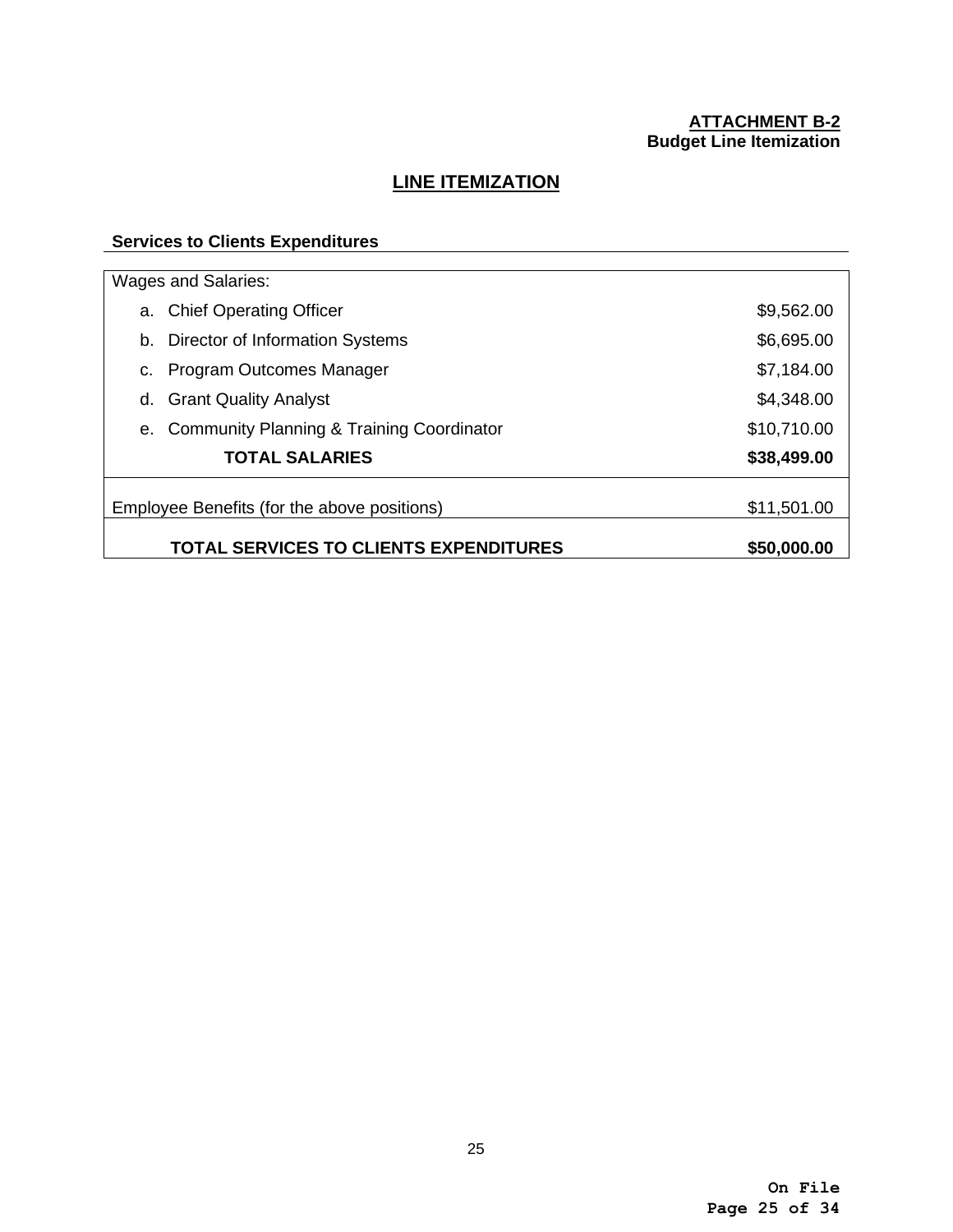# **ATTACHMENT B-2 Conditions Precedent to City's Disbursements**

# **CONDITIONS PRECEDENT TO CITY'S DISBURSEMENTS**

#### **METHOD OF PAYMENT**

#### A. Reimbursement

Unless otherwise stated, all contract funds will be released on a reimbursement basis**.** Disbursement Request forms (**Attachment B-4**) may be submitted monthly or more often, as the need for reimbursement of funds arises. No disbursement shall be made until the operating expenses are incurred and reimbursement requests have been approved by the City Jacksonville. The time-period for the City to process the disbursement request from submission of the request to availability of a check is **approximately ten to fifteen business days.**

The City's obligation to fund the disbursements to Recipient for the Project shall be limited to expenses incurred by Recipient **on or before September 30, 2023**, and the City's obligation to make disbursements for the Project **shall end sixty (60) days thereafter**.

#### B. Cash Advance

Requests for cash advances will be granted only for immediate cash needs (excluding salaries) and only for two (2) weeks in advance or to purchase an item or equipment over \$500.00. Recipient must receive prior approval from the Housing and Community Development Division before a cash advance will be made.

#### C. Required Documentation

Payment requests must be accompanied by receipts, cancelled checks, bank statements corresponding with cancelled checks, invoices, written bids, phone quotes and any other reasonable and legible documents to support the expenditure and amount of payment requested as may be deemed appropriate by the City in the City's sole discretion.

Requests for reimbursement of wages, salaries and fringe benefits must include copies of employee time sheets, demonstrating the number of hours worked per day and per week. Each time it must be signed by the employee and his or her supervisor. If a full-time employee is paid partially with Emergency Solutions Grant funds, a time distribution sheet reporting the number of hours spent working on Emergency Solutions Grant projects and on other non-Emergency Solutions Grant projects must be submitted. All requests for reimbursement of salary, wages and fringe benefits must be accompanied by a copy of the paycheck.

Payment requests for reimbursement of mileage must be accompanied by a log that identifies the employee, "from" where he or she traveled, "to" location, "number of miles", "odometer reading" and "purpose of trip." The mileage log must be signed by the employee and his or her supervisor.

Recipient's failure to provide the City with the above required documentation to receive payment under this Contract shall result in a denial of Recipient's payment request and shall constitute a material breach of this Contract.

#### D. Procurement

 The requirements of Article VIII of this Contract outline the required procurement procedures and documentation for purchases. Items not specifically identified in this Contract will not be reimbursed with Emergency Solutions Grant funds.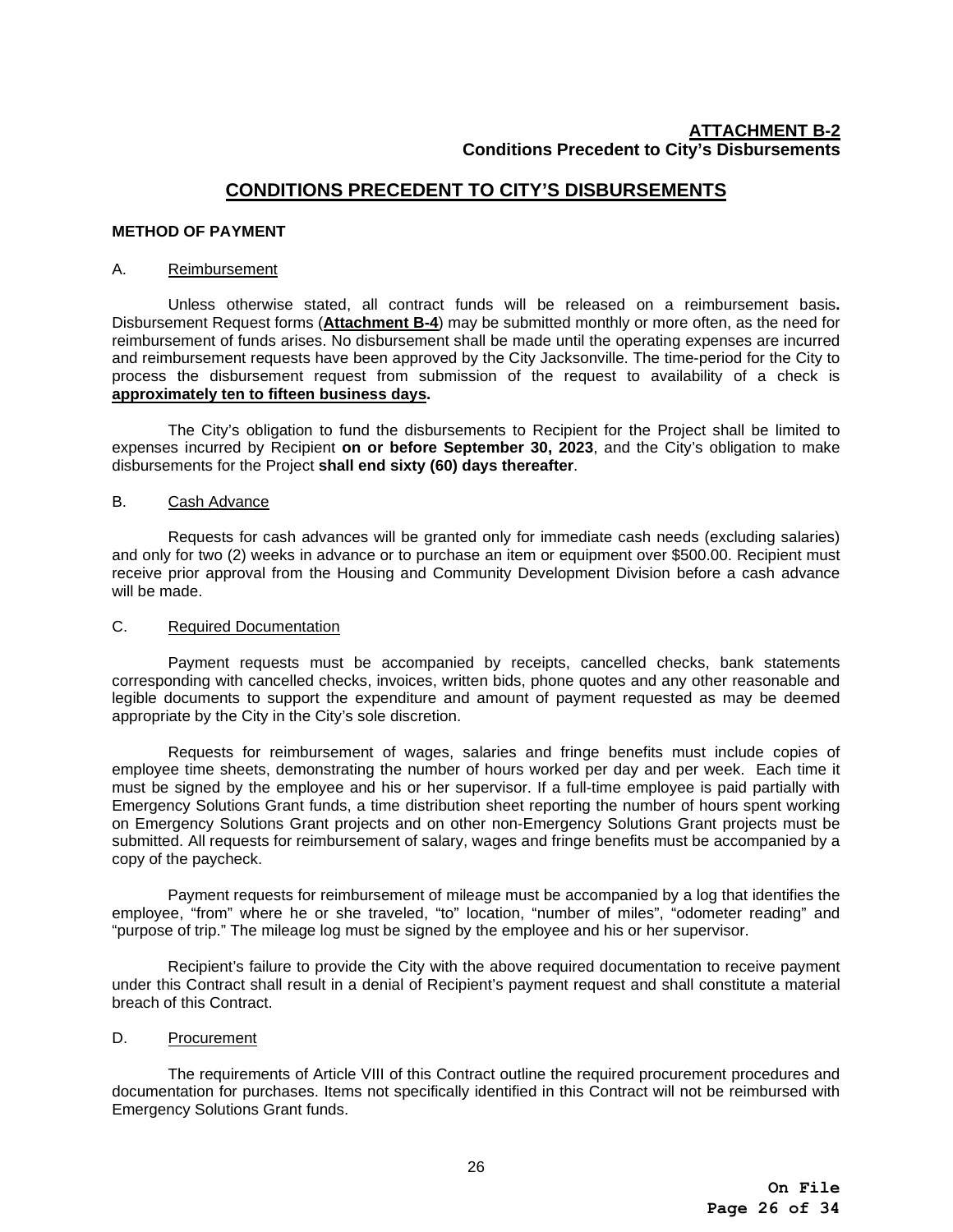#### **ATTACHMENT B Disbursement Request Form**

# **DISBURSEMENT REQUEST FORM**

**(ESG Costs)**

| Name:                       |                                  | Changing Homelessness, Inc.                              | Request No.                 |
|-----------------------------|----------------------------------|----------------------------------------------------------|-----------------------------|
| Address:                    |                                  | 660 Park Street<br>Jacksonville, FL 32204                | Contract No.<br>Project No. |
| Phone:                      |                                  | (904) 354-1100                                           |                             |
|                             | Fed Tax ID No.                   | 59-3676999                                               | Date Submitted:             |
|                             |                                  |                                                          |                             |
| 1 <sub>1</sub>              | Amount of this request           |                                                          |                             |
| 2 <sub>1</sub>              | Contract funds received to date  |                                                          |                             |
| $\mathcal{S}_{\mathcal{L}}$ | Contract funds disbursed to date |                                                          | $\mathbb{S}$                |
| 4.                          |                                  | Contract funds previously requested but not yet received |                             |

| <b>Items</b>             | <b>Budget</b> | <b>Amount</b><br><b>Received to Date</b> | <b>Amount of this</b><br><b>Request</b> | <b>Balance</b> |
|--------------------------|---------------|------------------------------------------|-----------------------------------------|----------------|
| Wages & Salaries         | \$38,499.00   |                                          |                                         |                |
| <b>Employee Benefits</b> | \$11,501.00   |                                          |                                         |                |
| <b>TOTAL</b>             | \$50,000.00   |                                          |                                         |                |

**COMMENTS**:

 $\overline{a}$  $\overline{a}$  $\overline{a}$ 

 $\overline{a}$ 

 $\overline{a}$ 

I certify that to the best of my knowledge the data reported is correct and the amount of the payment requested does not exceed current needs.

Signature Date

**Title**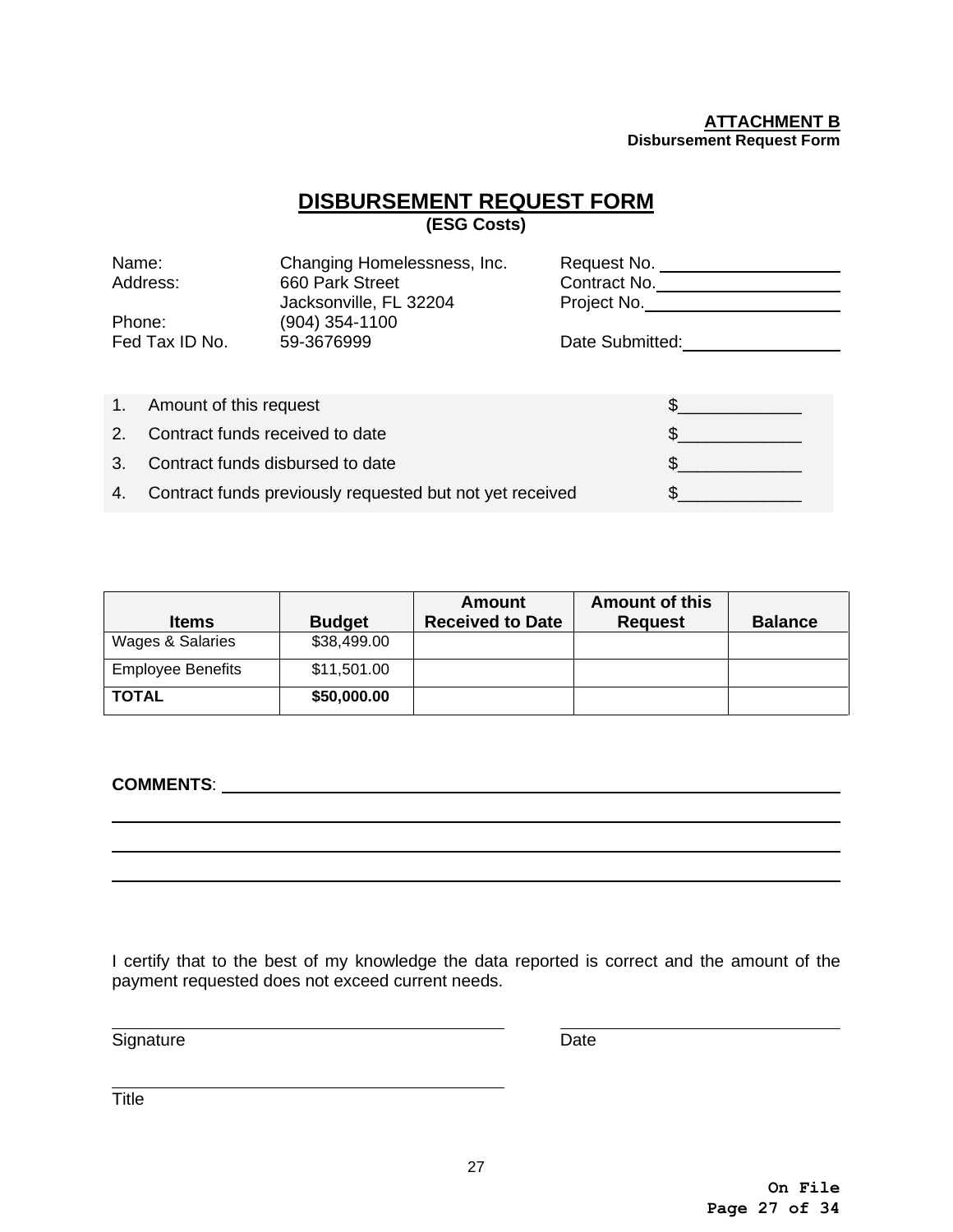**ATTACHMENT C Monthly Status Report**

# **MONTHLY STATUS REPORT (ESG)**

| TO:        |                | City of Jacksonville<br>Housing & Community Development Division<br>214 North Hogan Street, 7TH Floor<br>Jacksonville, FL 32202 |                            | Contract No.<br>Report No.<br>Project No. |  |
|------------|----------------|---------------------------------------------------------------------------------------------------------------------------------|----------------------------|-------------------------------------------|--|
| Recipient: |                |                                                                                                                                 | Changing Homelessness Inc. |                                           |  |
| Project:   |                | <b>HMIS Data Collection</b>                                                                                                     |                            |                                           |  |
|            | REPORT PERIOD: |                                                                                                                                 | to                         | Date Submitted:                           |  |
|            |                | PERSON FILLING OUT REPORT:                                                                                                      |                            |                                           |  |

PROGRESS REPORT: Describe activities this month concerning:

- 1. Maintaining documentation that ensures eligibility and compliance with the national objective of the Emergency Solutions Grant ("**ESG**") Program and submit a monthly report on the unduplicated number of persons being served by the ESG program on the form provided by the City. Each ESG program participant must verify family income by completing an income verification form in order for Recipient to document that one hundred percent (100%) of the participants are low- and moderate- income persons and the number of unduplicated persons served. (*See* **Exhibit 1.**)
- 2. Using ESG Funds for wages and salaries of the following:

| <b>Position</b>                           | <b>Current Month</b> | Year-to-Date |
|-------------------------------------------|----------------------|--------------|
| <b>Chief Operating Officer</b>            |                      |              |
| Director of Information Systems           |                      |              |
| Programs Outcomes Manager                 |                      |              |
| Community Planning & Training Coordinator |                      |              |
| <b>TOTALS</b>                             |                      |              |

3. Providing training and support for agencies receiving ESG Funds.

| <b>Current Month</b> | Year-to-Date |
|----------------------|--------------|
|                      |              |
|                      |              |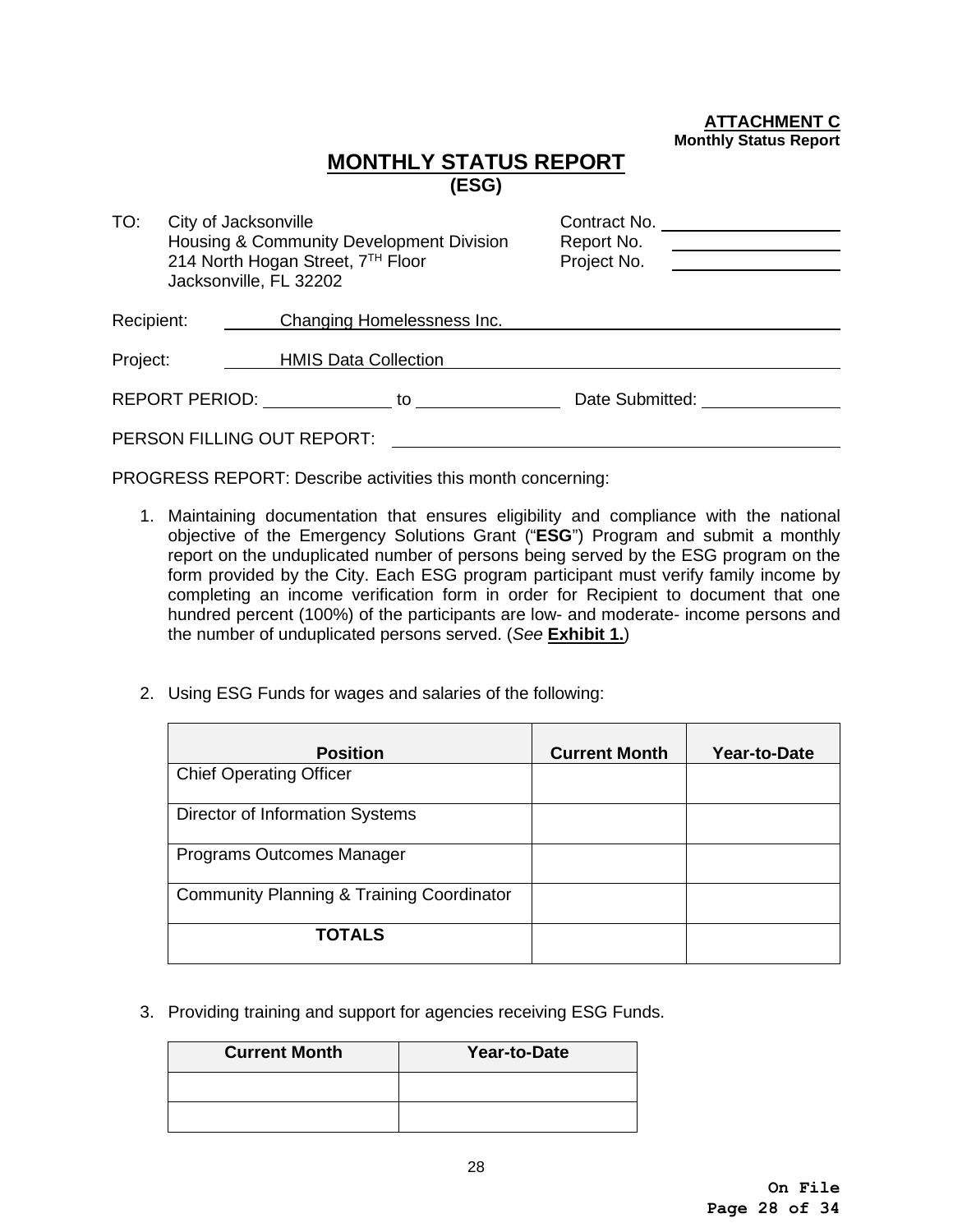**NARRATIVE REPORT**: Describe overall project for month in which you are reporting:

# **PROJECT GOALS FOR NEXT REPORTING PERIOD:**

# **INCLUDE COPIES OF MEETING NOTES, BROCHURES, PROGRAMS, PROMOTIONAL MATERIALS OR OTHER INFORMATION PERTINENT TO THE CONTRACT.**

## **MATCHING FUNDS:**

 $\overline{a}$ 

Please list matching funds expended and in-kind contributions received during this report period and identify sources:

| <b>Source</b> | <b>Current Month</b> | Year-to-Date |
|---------------|----------------------|--------------|
|               |                      |              |
|               |                      |              |
|               |                      |              |
|               |                      |              |
|               |                      |              |
|               |                      |              |

I certify that to the best of my knowledge the data reported is correct.

Signed Date:

Title: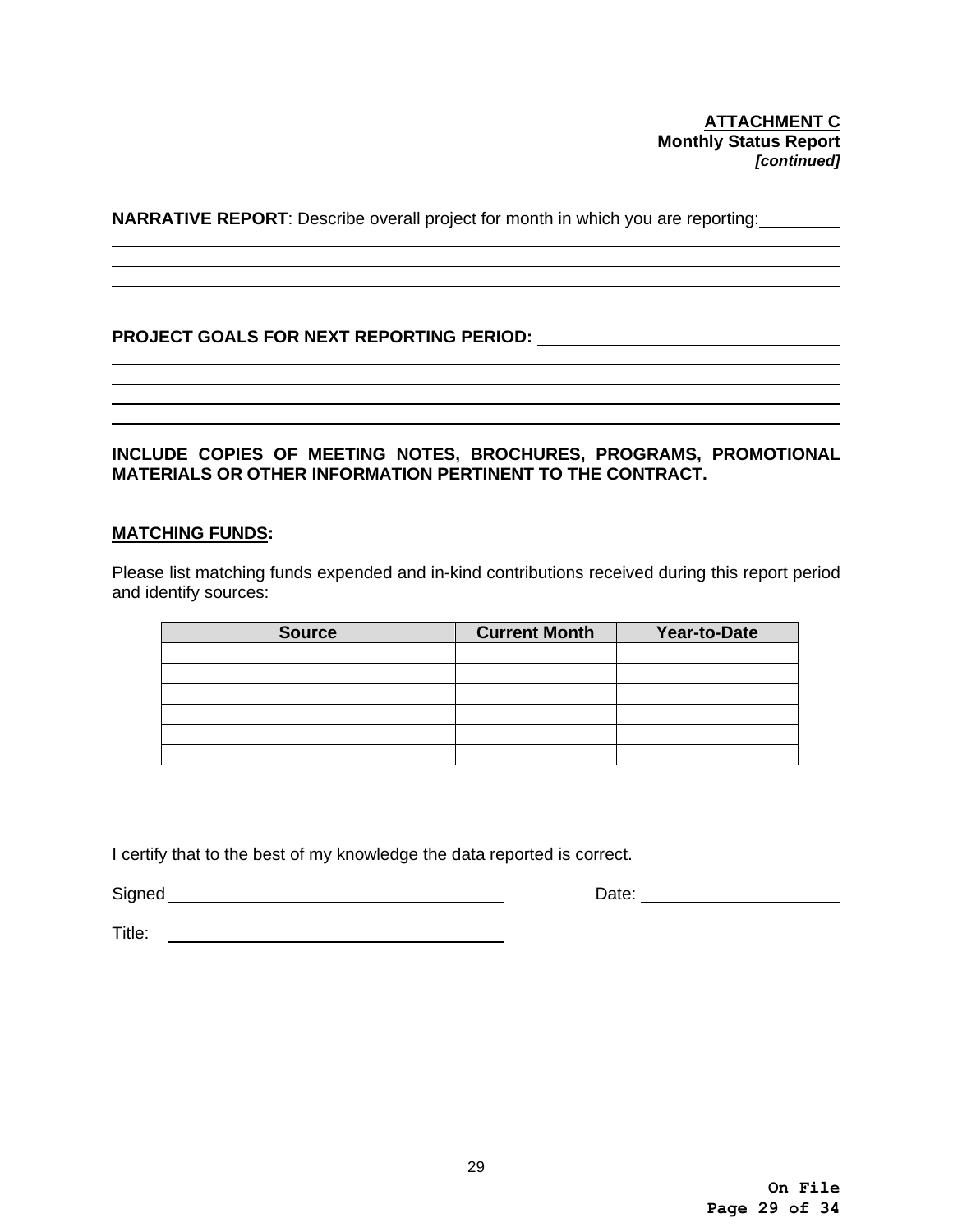### **ESG DIRECT BENEFIT REPORT**

RECIPIENT: DATE SUBMITTED:

REPORT PERIOD:

**Please complete this form on a monthly basis for the unduplicated number of persons/households assisted by this ESG funded project. Use this information below to determine the income level of the persons being reported.**

#### **EMERGENCY SOLUTIONS GRANT PROGRAM LOW AND MODERATE INCOME (REVISED SECTION 8 INCOME LIMITS) EFFECTIVE JUNE 2021**

#### **MEDIAN FAMILY INCOME (MFI) - \$74,800**

|                    | <b>EXTREMELY LOW</b> | <b>VERY LOW</b> | <b>LOW</b>      |
|--------------------|----------------------|-----------------|-----------------|
| <b>FAMILY SIZE</b> | (30% OF MEDIAN)      | (50% OF MEDIAN) | (80% OF MEDIAN) |
|                    | \$15,750             | \$26,200        | \$41,900        |
|                    | \$18,000             | \$29,950        | \$47,900        |
|                    | \$20,250             | \$33,700        | \$53,900        |
| 4                  | \$22.450             | \$37,400        | \$59,850        |
| 5                  | \$24,250             | \$40,400        | \$64,650        |
| 6                  | \$26,050             | \$43,400        | \$69,450        |
|                    | \$27,850             | \$46,400        | \$74,250        |
| 8                  | \$29,650             | \$49,400        | \$79,050        |

Counts by Household or Persons? (H/P)

| <b>REPORT PERIOD</b>                                       | <b>CURRENT</b><br><b>MONTH</b> |                  | <b>YEAR-TO-DATE</b> |
|------------------------------------------------------------|--------------------------------|------------------|---------------------|
| Extremely Low Income (30% of MFI)                          |                                |                  |                     |
| Low Income (50% of MFI)                                    |                                |                  |                     |
| Moderate Income (80% of MFI)                               |                                |                  |                     |
| Non-Low Moderate (above 80% of MFI)                        |                                |                  |                     |
| <b>Total Low and Moderate Income</b>                       |                                |                  |                     |
| <b>Percent Low and Moderate Income</b>                     |                                | <b>#HISPANIC</b> |                     |
| White                                                      |                                |                  |                     |
| Black/African American                                     |                                |                  |                     |
| Asian                                                      |                                |                  |                     |
| American Indian/Alaskan Native                             |                                |                  |                     |
| Native Hawaiian/Other Pacific Islander                     |                                |                  |                     |
| American Indian/Alaskan Native & White                     |                                |                  |                     |
| Asian & White                                              |                                |                  |                     |
| Black/African American & White                             |                                |                  |                     |
| American Indian/Alaskan Native &<br>Black/African American |                                |                  |                     |
| Other Multi-Racial                                         |                                |                  |                     |
| Female Head of Household (LMH Only)                        |                                |                  |                     |
| <b>Total Racial/Ethnic Group</b>                           |                                |                  |                     |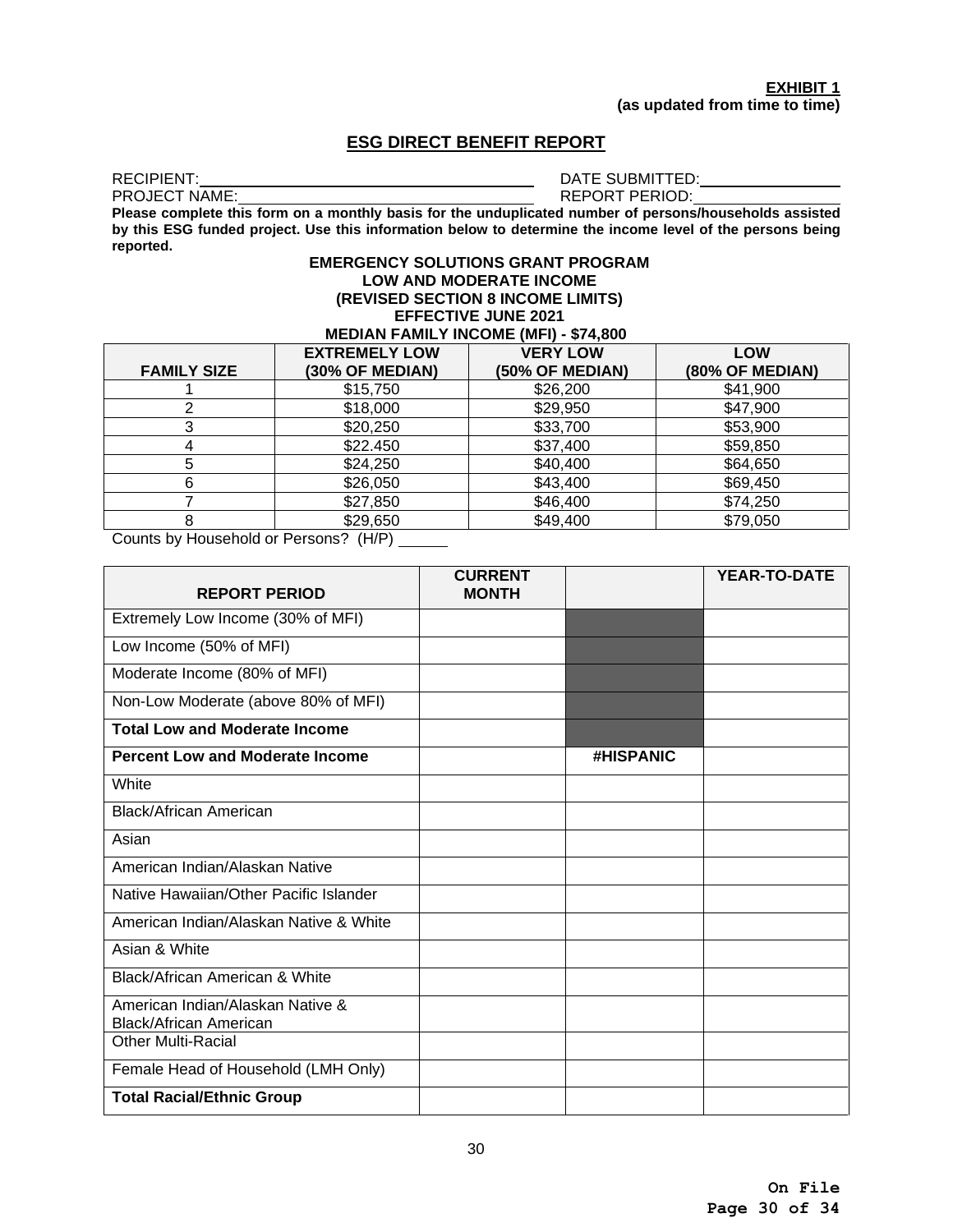# **INDEMNIFICATION**

Recipient ("Indemnifying Party") shall hold harmless, indemnify, and defend the City of Jacksonville and City's members, officers, officials, employees, and agents (collectively the "Indemnified Parties") from and against, without limitation, any and all claims, suits, actions, losses, damages, injuries, liabilities, fines, penalties, costs and expenses of whatsoever kind or nature, which may be incurred by, charged to or recovered from any of the foregoing Indemnified Parties for:

1. General Tort Liability. For any negligent act, error or omission, recklessness, or intentionally wrongful conduct on the part of the Indemnifying Parties that causes injury (whether mental or corporeal) to persons (including death) or damage to property, whether arising out of or incidental to the Indemnifying Parties' performance of the Contract, operations, services or work performed hereunder; and

2. Environmental Liability. To the extent this Contract contemplates environmental exposures, arising from or in connection with any environmental, health and safety liabilities, claims, citations, clean-up, or damages whether arising out of or relating to the operation or other activities performed in connection with the Contract; and

3. Intellectual Property Liability. To the extent this Contract contemplates intellectual property exposures, arising directly or indirectly out of any allegation that the Services, any product generated by the Services, or any part of the Services as contemplated by this Contract, constitutes an infringement of any copyright, patent, trade secret or any other intellectual property right. If in any suit or proceeding, the Services, or any product generated by the Services, or any part of the Services, is held to constitute an infringement and its use is permanently enjoined, the Indemnifying Parties shall, immediately, make every reasonable effort to secure within 60 days, for the Indemnified Parties a license, authorizing the continued use of the disputed part of the Service or product. If the Indemnifying Parties fail to secure such a license for the Indemnified Parties, then the Indemnifying Parties shall replace the disputed part of the Service or product with a non-infringing Service or product or modify such Service or product in a way satisfactory to the Indemnified Parties so that the Service or product is noninfringing.

If an Indemnifying Party exercises its obligations under this Contract, the Indemnifying Party will (1) provide reasonable notice to the Indemnified Parties of the applicable claim or liability, and (2) allow Indemnified Parties, at their own expense, to participate in the litigation of such claim or liability to protect their interests. **The scope and terms of the indemnity obligations herein described are separate and apart from and shall not be limited by any insurance provided pursuant to this Contract or otherwise. Such terms of indemnity shall survive the expiration or termination of this Contract.**

 If any portion of the scope or terms of this indemnity is in derogation of Sections 725.06 or 725.08 of the *Florida Statutes*, all other terms of this indemnity shall remain in full force and effect. Further, any term which offends Sections 725.06 or 725.08 of the *Florida Statutes* will be modified to comply with the statutes.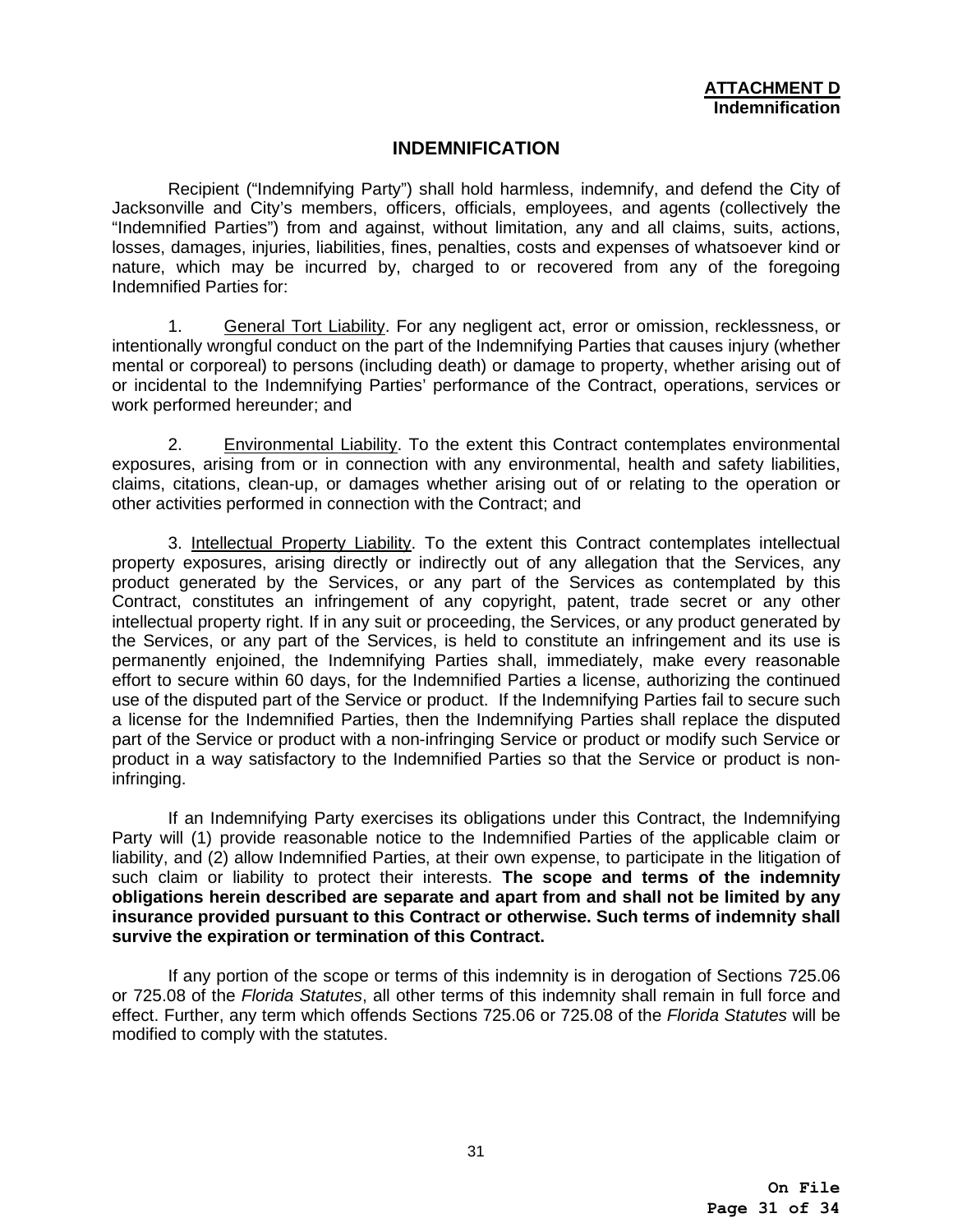# **ATTACHMENT E Insurance Requirements**

Without limiting its liability under this Contract, Recipient shall at all times during the term of this Contract procure prior to commencement of work and maintain at its sole expense during the life of this Contract (and Recipient shall require its, subcontractors, laborers, materialmen and suppliers to provide, as applicable), insurance of the types and limits not less than amounts stated below:

#### **Insurance Coverages**

| <b>Schedule</b>              | Limits                                                                                       |
|------------------------------|----------------------------------------------------------------------------------------------|
| <b>Workers' Compensation</b> | <b>Florida Statutory Coverage</b>                                                            |
| <b>Employer's Liability</b>  | \$100,000 Each Accident<br>\$500,000 Disease Policy Limit<br>\$100,000 Each Employee/Disease |

This insurance shall cover Recipient (and, to the extent they are not otherwise insured, its subcontractors) for those sources of liability which would be covered by the latest edition of the standard Workers' Compensation policy, as filed for use in the State of Florida by the National Council on Compensation Insurance (NCCI), without any restrictive endorsements other than the Florida Employers Liability Coverage Endorsement (NCCI Form WC 09 03), those which are required by the State of Florida, or any restrictive NCCI endorsements which, under an NCCI filing, must be attached to the policy (i.e., mandatory endorsements). In addition to coverage for the Florida Workers' Compensation Act, where appropriate, coverage is to be included for the Federal Employers' Liability Act, USL&H and Jones, and any other applicable federal or state law.

| <b>Commercial General Liability</b> | \$2,000,000  | General Aggregate           |
|-------------------------------------|--------------|-----------------------------|
|                                     | \$2,000,000  | Products & Comp. Ops. Agg.  |
|                                     | \$1,000,000  | Personal/Advertising Injury |
|                                     | \$1,000,000  | Each Occurrence             |
|                                     | 50,000       | Fire Damage                 |
|                                     | \$.<br>5,000 | <b>Medical Expenses</b>     |
|                                     |              |                             |

Such insurance shall be no more restrictive than that provided by the most recent version of the standard Commercial General Liability Form (ISO Form CG 00 01) as filed for use in the State of Florida without any restrictive endorsements other than those reasonably required by the City's Office of Insurance and Risk Management. An Excess Liability policy or Umbrella policy can be used to satisfy the above limits.

**Automobile Liability** \$1,000,000 Each Occurrence – Combined

Single Limit

(Coverage for all automobiles, owned, hired or non-owned used in performance of the Services)

Such insurance shall be no more restrictive than that provided by the most recent version of the standard Business Auto Coverage Form (ISO Form CA0001) as filed for use in the State of Florida without any restrictive endorsements other than those which are required by the State of Florida, or equivalent manuscript form, must be attached to the policy equivalent endorsement as filed with ISO (i.e., mandatory endorsement).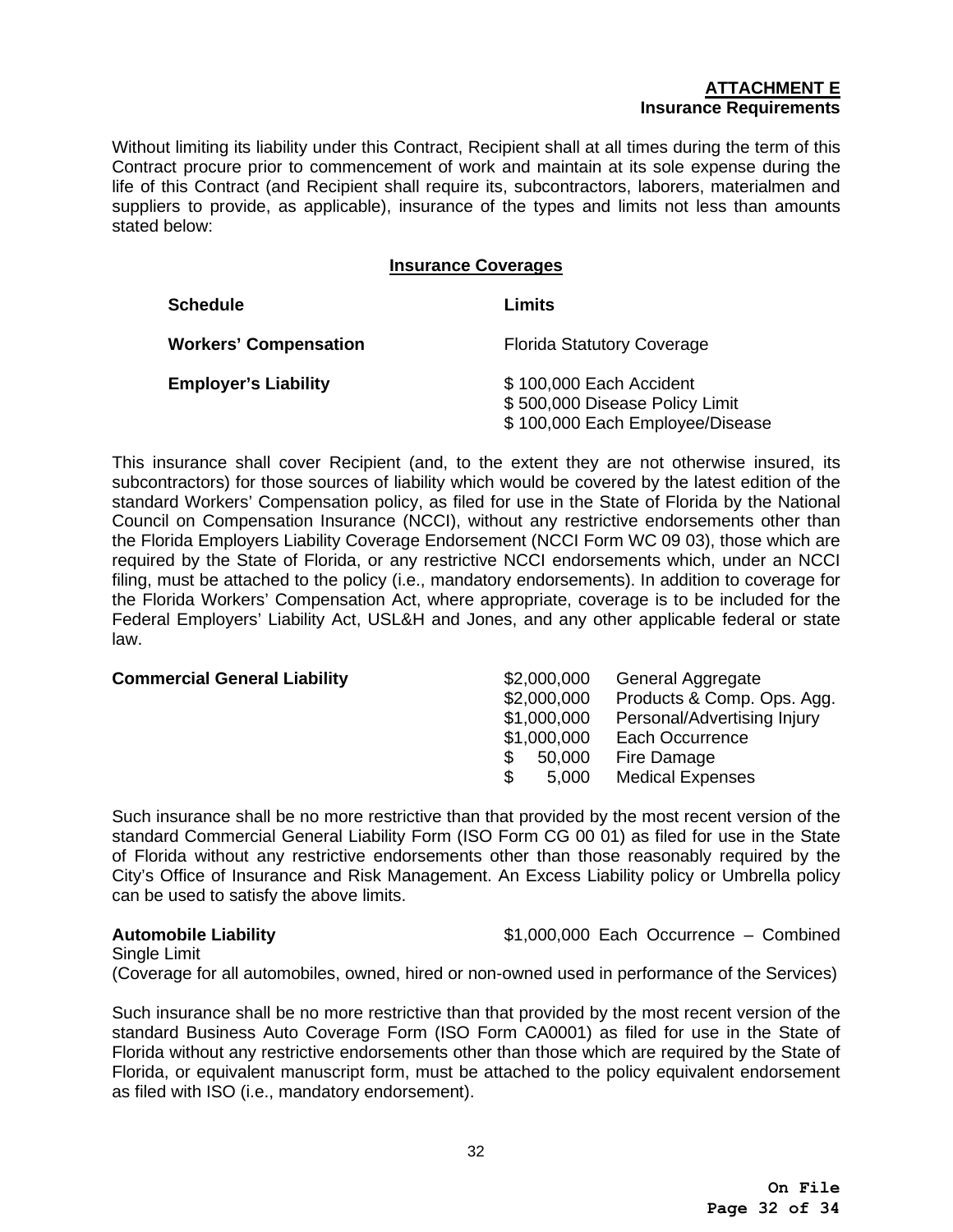**Professional Liability** \$1,000,000 per Claim and Aggregate

(Including Medical Malpractice when applicable)

Any entity hired to perform professional services as a part of this Contract shall maintain professional liability coverage on an Occurrence Form or a Claims Made Form with a retroactive date to at least the first date of this Contract and with a three-year reporting option beyond the annual expiration date of the policy.

## **Sexual Molestation** \$1,000,000 Per Claim

\$2,000,000 Aggregate

(Only if program includes direct supervision of children, special needs, and/or senior citizens)

Sexual Molestation Liability coverage will be provided on an Occurrence Form or a Claims Made Form with a retroactive date to at least the first date of this Contract. If provided on a Claim Made Form, the coverages must respond to all claims reported within three years following the period for which coverage is required and which would have been covered had the coverage been on an occurrence basis.

# **Additional Insurance Provisions**

A. Additional Insured. All insurance except Workers' Compensation and Professional Liability shall be endorsed to name the City of Jacksonville and City's members, officials, officers, employees and agents as Additional Insured. Additional Insured for General Liability shall be in a form no more restrictive than CG2010 and CG2037, Automobile Liability CA2048.

B. Waiver of Subrogation. All required insurance policies shall be endorsed to provide for a waiver of underwriter's rights of subrogation in favor of the City of Jacksonville and its members, officials, officers employees and agents.

C. Recipient's Insurance Primary. The insurance provided by Recipient shall apply on a primary basis to, and shall not require contribution from, any other insurance or selfinsurance maintained by the City or any City members, officials, officers, employees and agents.

D. Deductible or Self-Insured Retention Provisions. All deductibles and self-insured retentions associated with coverages required for compliance with this Contract shall remain the sole and exclusive responsibility of the named insured Recipient. Under no circumstances will the City and its members, officers, directors, employees, representatives, and agents be responsible for paying any deductible or self-insured retentions related to this Contract.

E. Recipient's Insurance Additional Remedy. Compliance with the insurance requirements of this Contract shall not limit the liability of Recipients or its contractors, subcontractors, employees or agents to the City or others. Any remedy provided to the City or the City's members, officials, officers, employees, or agents shall be in addition to and not in lieu of any other remedy available under this Contract or otherwise.

F. Waiver/Estoppel. Neither approval by the City nor failure to disapprove the insurance furnished by Recipient shall relieve Recipient of Recipient's full responsibility to provide insurance as required under this Contract.